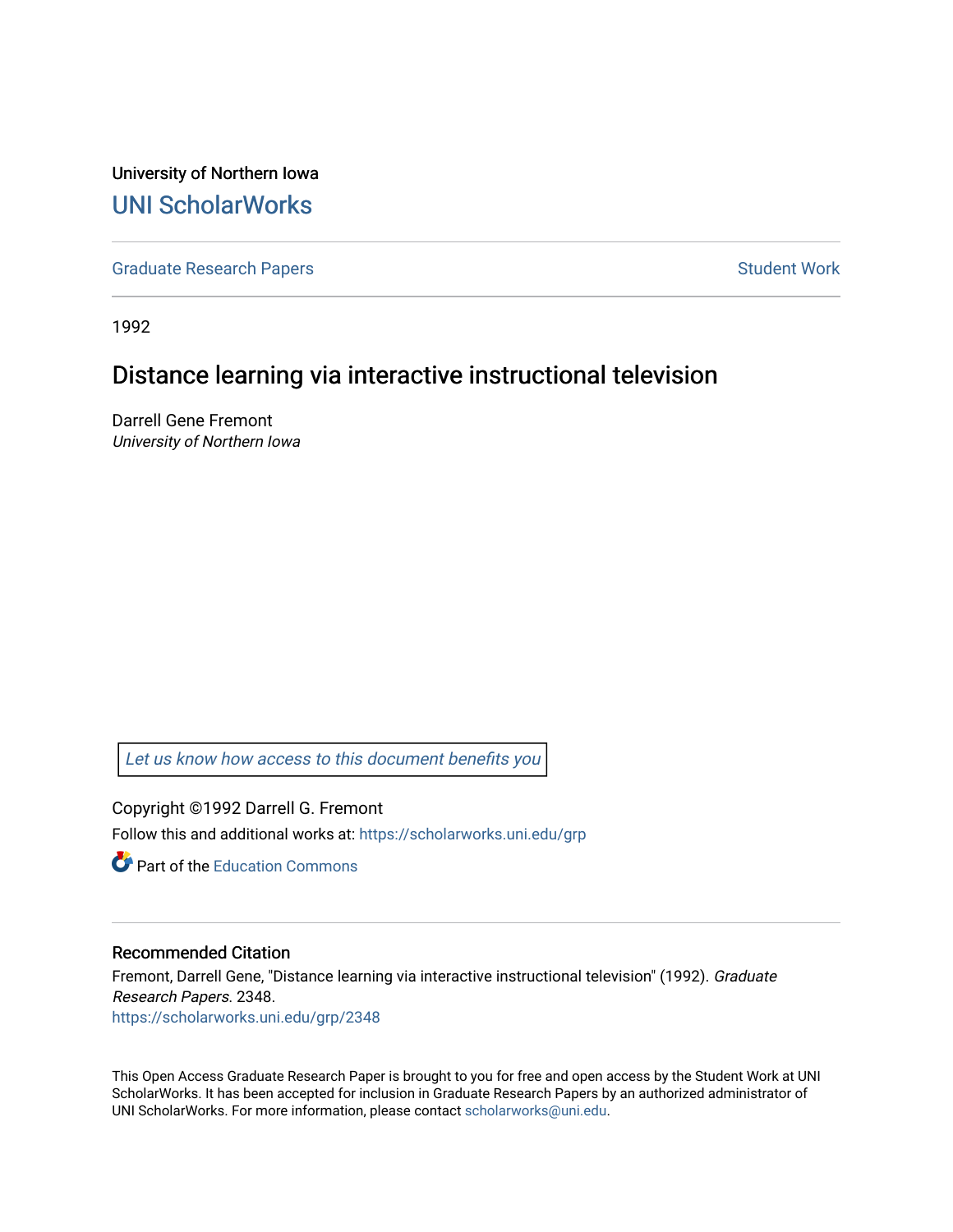# Distance learning via interactive instructional television

# Abstract

Our information-based society places a tremendous amount of reliance on telecommunications technologies to move information quickly over long distances. Everyday sophisticated networks provide instant, updated data to businessmen, government officials and other professionals from coast to coast and from continent to continent. Our homes, schools, and work places are wired and equipped to receive long distance information by means of audio, video, and electronic data transmission (Brand, 1988).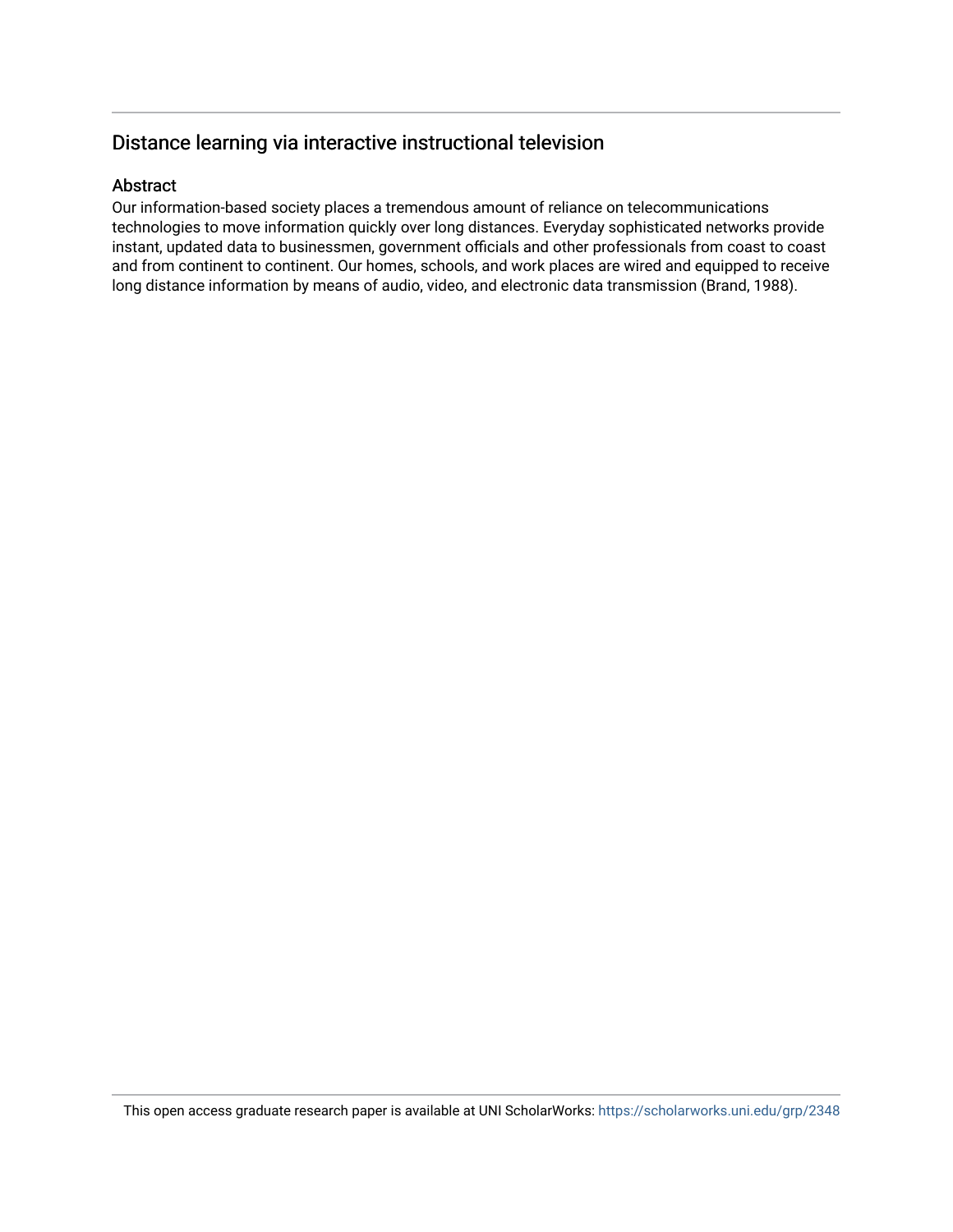# DISTANCE LEARNING VIA INTERACTIVE INSTRUCTIONAL TELEVISION

A Graduate Paper

Submitted to the

# Department of Curriculum and Instruction

In Partial Fulfillment

of the Requirements for the Degree

Master of Arts in Communication and Training Technology

# UNIVERSffY OF NORTHERN IOWA

by

Darrell Gene Fremont

May1992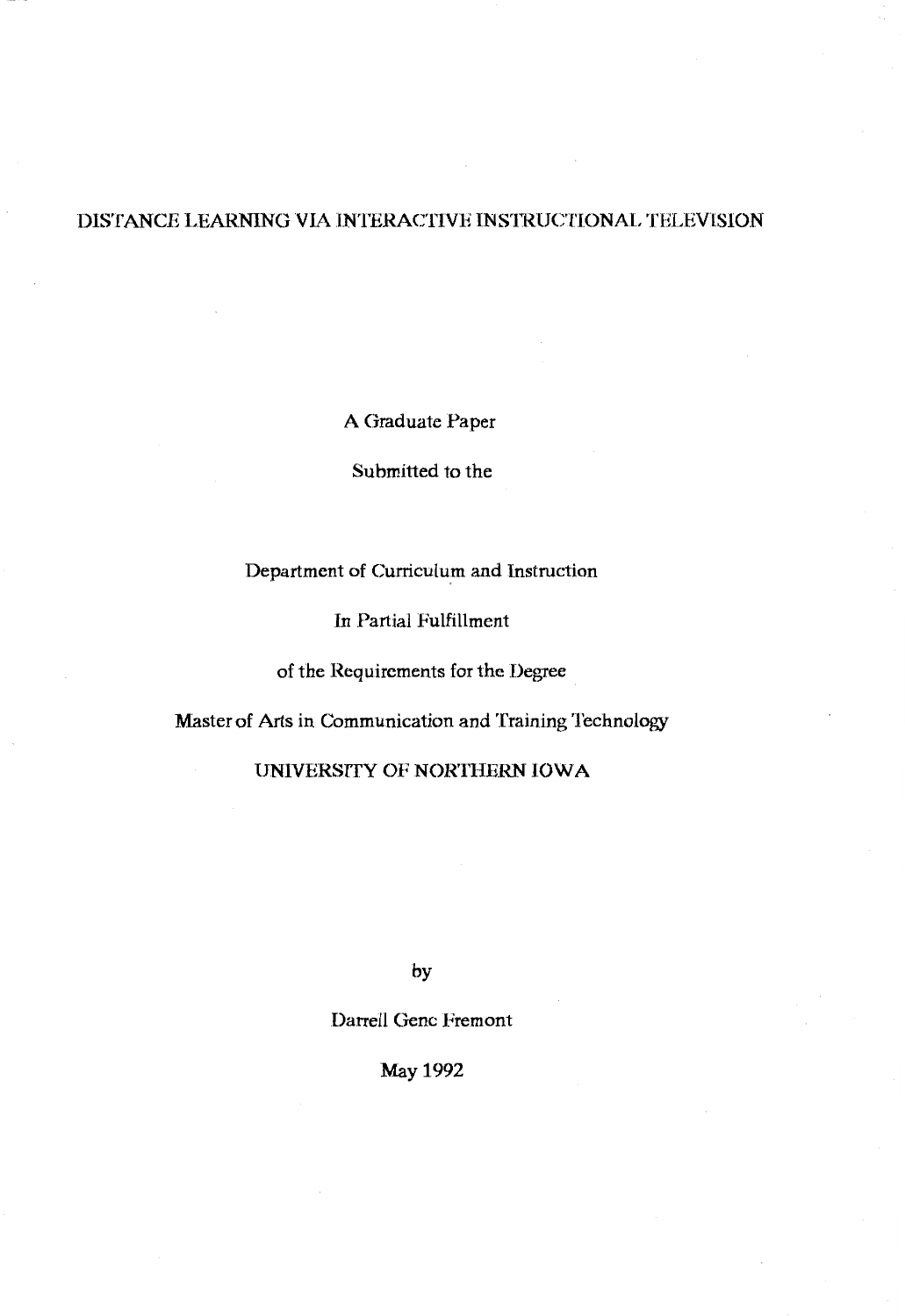This Research Paper by: Darrell G. Fremont

Entitled: Distance Leaming Via Interactive Instructional Television

has been approved as meeting the research paper requirement for the Degree of Master of Arts in Communications and Training Technology.

 $26, 1992$ Date Approved

une 26, 1992 Date Approved

, June 26, 1992

Date Approved

June 2 9, 1992

Date Approved

Robert R. Hardman

Director of Research Paper

Robert R. Hardman

Graduate Facully Advisor

Sharon E. Smaldino

 $\overline{\phantom{a}}$ 

Graduate Faculty Reader

Peggy Ishler

Head, Department of

Curriculum and Instruction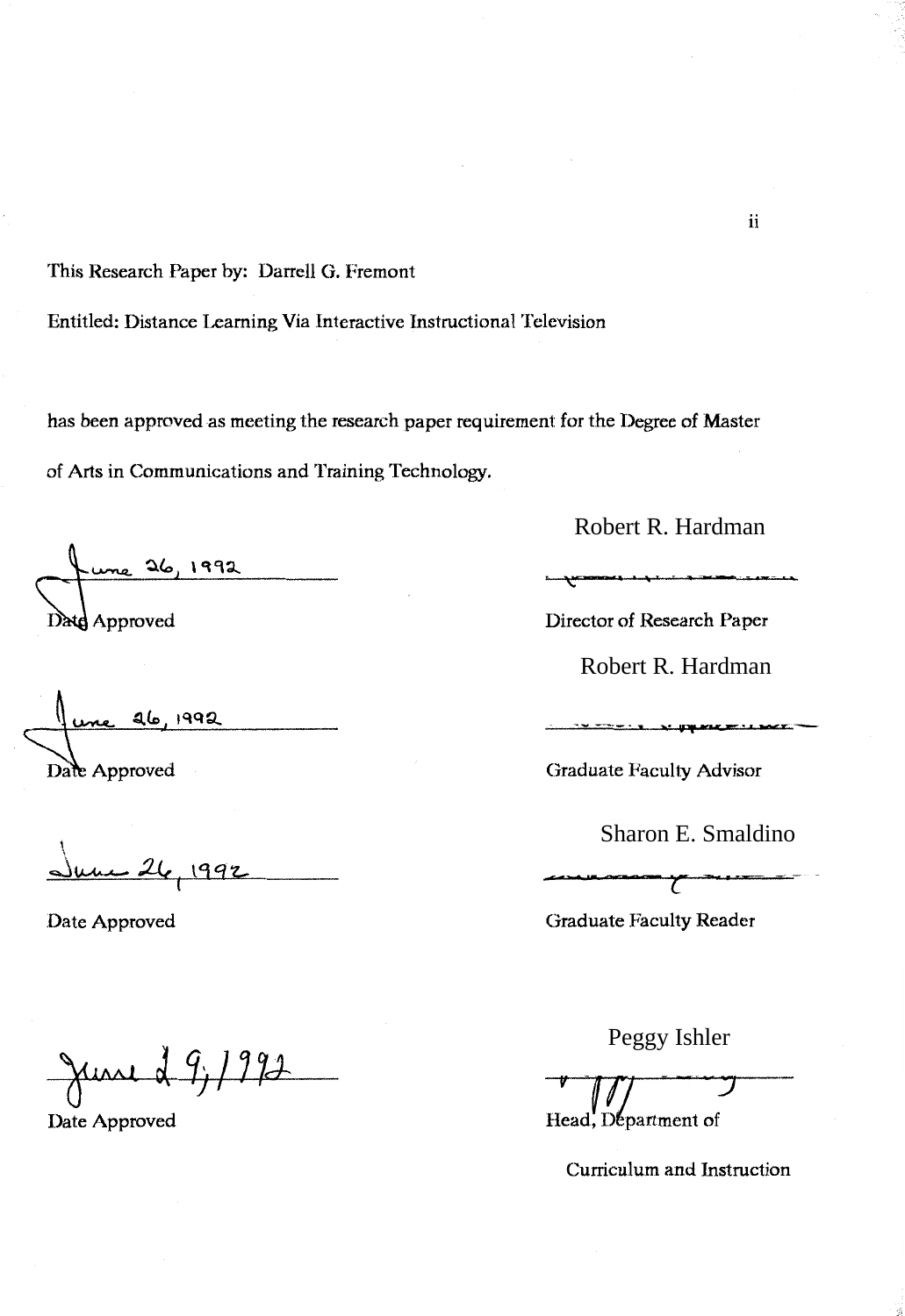# TABLE OF CONTENTS

| Chapter |  | Page |
|---------|--|------|
| 1       |  |      |
|         |  |      |
|         |  |      |
| 2       |  |      |
|         |  |      |
|         |  |      |
|         |  |      |
| 3       |  |      |
|         |  |      |

iii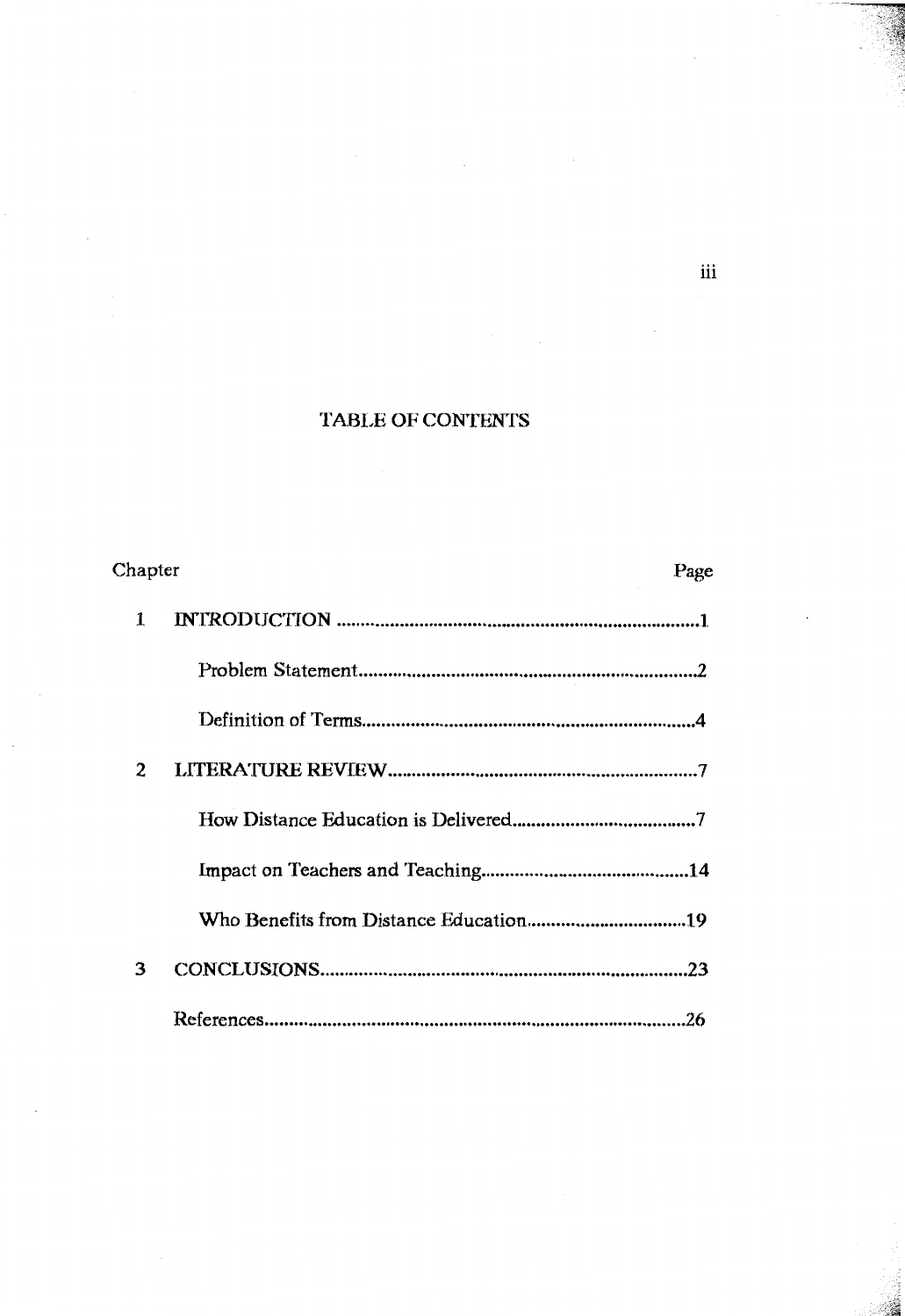## **CHAPTER 1**

## INTRODUCTION

Our information-based society places a tremendous amount of reliance on telecommunications technologies to move information quickly over long distances. Everyday sophisticated networks provide instant, updated data to businessmen, government officials and other professionals from coast to coast and from continent to continent. Our homes, schools, and work places are wired and equipped to receive long distance information by means of audio, video, and electronic data transmission (Brand, **1988).** 

Only recently have educators and administrators begun to appreciate the enormous potential of telecommunications technologies in providing long distance education. The state of Iowa has recognized this potential by beginning construction of a fiber-optic cable telecommunications network. The Governor has equated the importance of the network for improving rural education to the Rural Electrification Act that brought electricity to the farms and rural communities of Iowa back in the 1930s (Woolson, 1991).

By definition, electronic distance education refers to instruction that originates at a site distant from that of the learners, and involves two-way communication by means of an interactive audio and video component (Meyers, 1989). What telecommunications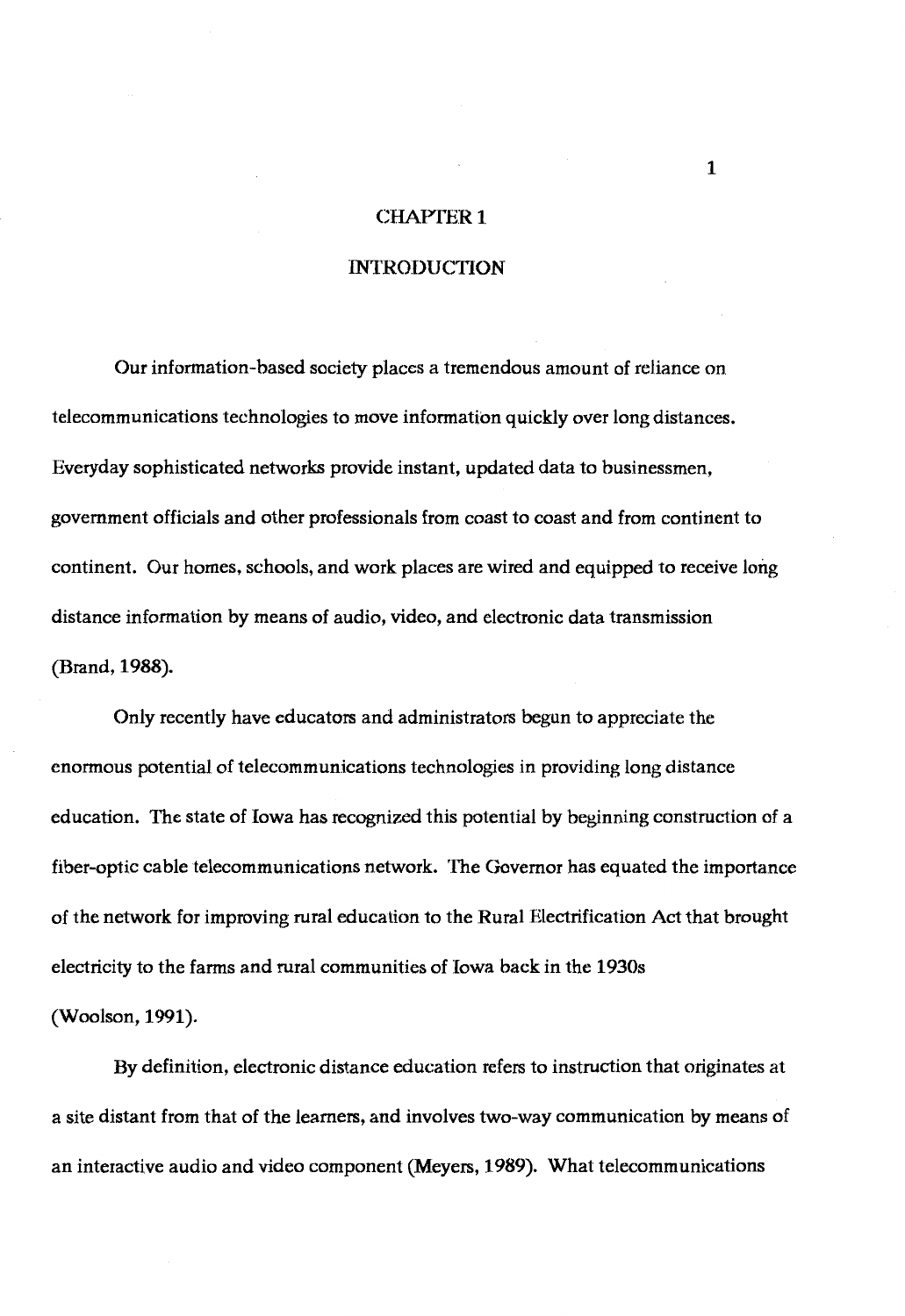technologies do is connect the instructor with the student when physical face-to-face interaction is not possible. Consider the implications a telecommunications network, linking all education sites within the state, will have on small rural school districts and area community colleges (Jacob, **1986).** 

### Problem Statement

Rural schools have traditonally faced problems unique to their size and geographic location. Most have trouble attracting teachers, particularly in such key subject areas as math and science. These school districts have turned to consolidation and sharing to increase resources and student population to expand educational offerings. Add to this the reality that rural school enrollments and resources continue to decline, and what the rural areas are facing is an educational access problem that continues to grow (Benson & Hirschen, 1987).

Technological improvements in data collection and manufacturing has radically changed the methods people use to complete tasks. Business and industry have turned to the educational community for retraining and continuing education of the work force. As the demand by non-traditional students has increased, the community colleges in Iowa have developed satellite learning centers to reduce the sometimes great distances between learners and the campus. A few of the community colleges in Iowa have developed telecommunications networks to their off-site learning centers to reduce the travel and personnel cost of operating off-site learning centers. As the demand for this type of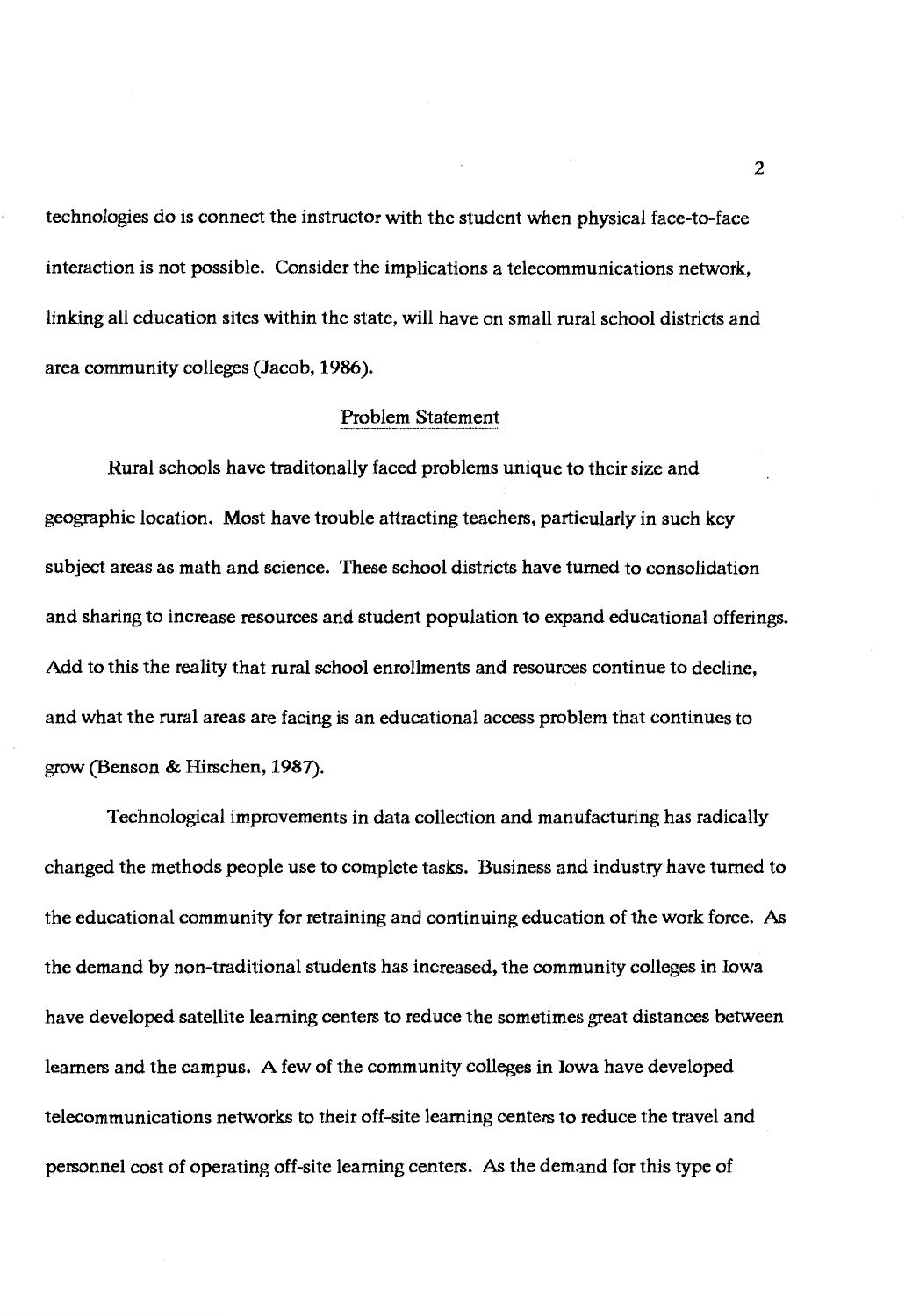educational opportunity increases, a need to develop a telecommunications link of all community colleges exists in order for electronic distance education opportunities to be shared or consolidated to keep the increasing costs under control.

The needs and expense of a comprehensive and equally accessible education system are dramatically increasing. Both **K-12** and higher education resources (both human and monetary) are being stretched to the limit to maintain a productive level of service. The response to the needs of education has focused on extending limited human resources through technology. Enhanced productivity in a delicately balanced equation characterized by a smaller human resource base and an expanded technological investment is the goal of educational telecommunication (Guthrie-Morse & Julian, **1989).** 

The realization of statewide telecommunication system in Iowa is on the not so distant horizon. This will give the general public, educators and administrators time to thoroughly examine the technologies involved, the benefits and the limitations an educational telecommunications system will provide.

A statewide interactive instructional television network is a complex undertaking. Questions will be raised as to; (a) the equipment and technology needed to make it work; (b) how teachers and teaching will be affected by the networks;  $(c)$  who will benefit from implementation of an interactive instructional television network. By exploring these questions in-depth it will be possible to understand the total implications of a statewide interactive instructional television network.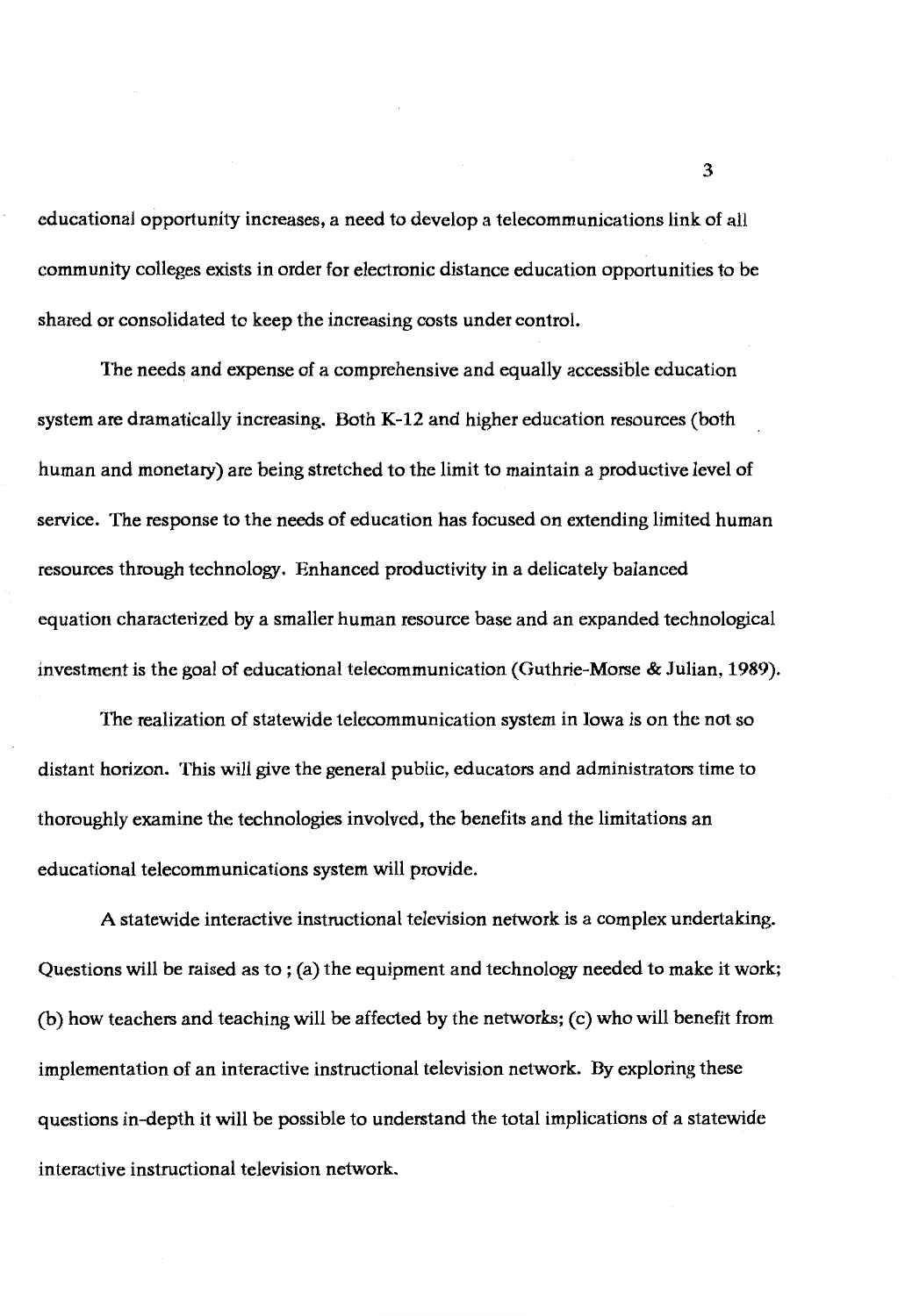## Definition of Terms

Amplifier: A device used to boost the strength of an electronic signal.

Analog/Digital: Two opposite kinds of communications signals. In analog, information is transmitted by means of modulations of a continuous signal, such as a radio wave. The signal itself is "analogous" to the information it carries, so that an increase in a **TV** picture's brightness, for example, would be conveyed by an increase in the signal's voltage. Most radio signals today are analog. Digital, the communication method of the future, is based on a binary code inwhich the picture (or audio) information is sent as a series of "on" and "off" signals, it is more precise and less subject to interference than analog.

Bandwidth: The maximum frequency (spectrum), measured in Hertz or cycles per second, between the two limiting frequencies of a transmission channel; the range of frequencies that can be carried by a transmission medium without undue distortion.

Cable **TV:** In television, a single path or section of the spectrum **6MHz** wide, which carries a television signal.

Coaxial Cable: A metal cable consisting of a conductor surrounded by another conductor in the form of a tube which can carry broadband signals by guiding highfrequency electromagnetic radiation.

Downlink: An earth station that receives satellite signals.

Facsimile, FAX Machine: A device that electronically transmits and reproduces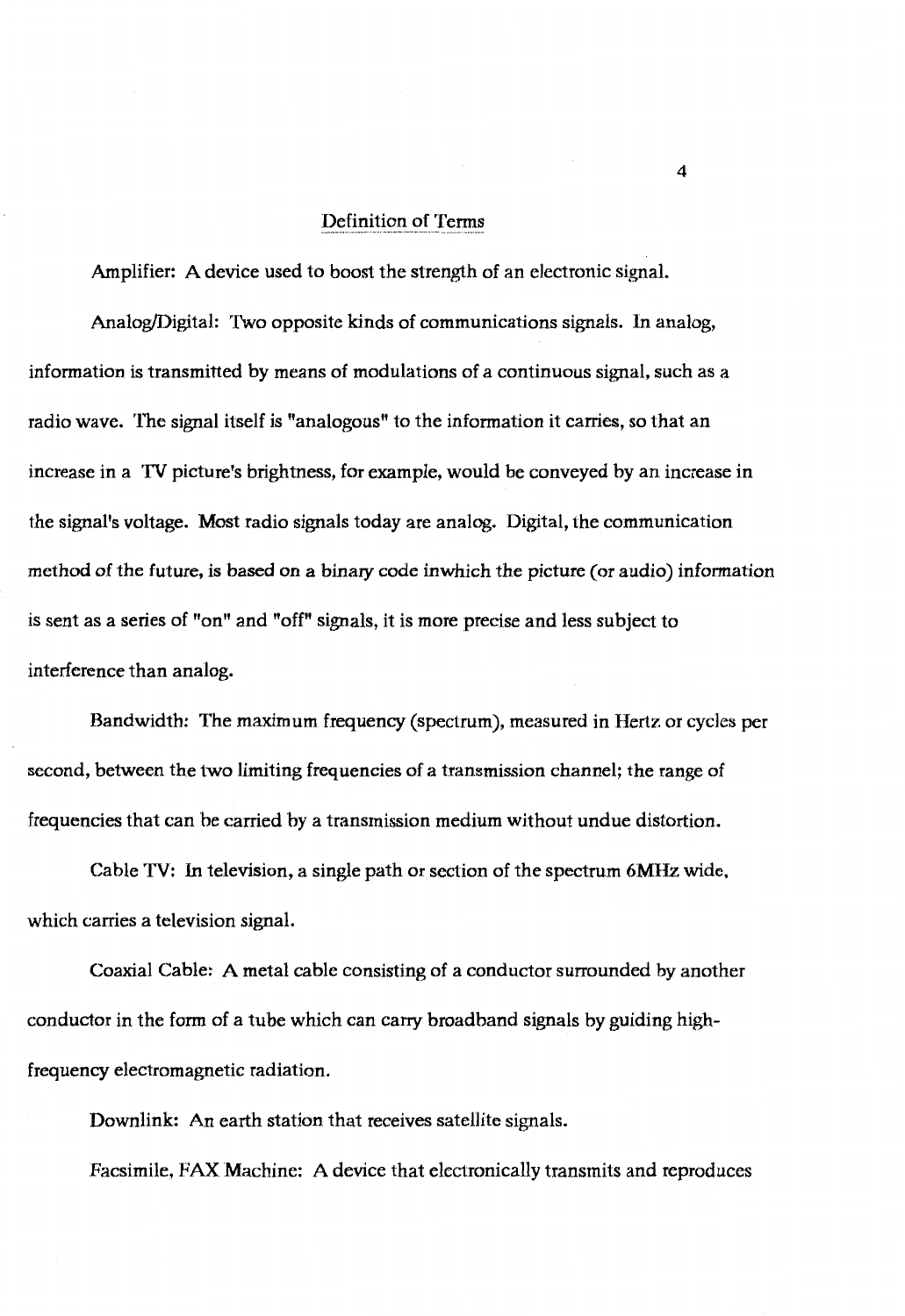page copies and documents via a telecommunications channel, usually a telephone line; sometimes called a telecopier.

Fiber-optics: A technology that transmits voice, video and data by sending digital pulses of light through hair-thin strands of flexible glass.

Interactive: Those television technologies that permit viewer participation, such as two-way cable, videotex, or the optical video disc.

Interactive Video: A microcomputer tied to a videotape or disc player so that the learner can interact with still, motion, or computer-generated lesson material.

I111S: Instructional Television Fixed Service - group of TV channels, in the ultrahigh frequency range, set aside for educational use. ITFS is technically identical to Multipoint Distribution Service **(MDS).** 

Laser: Acronym for Light Amplification by Stimulated E mission of Radiation - a highly focused beam of light, or the device that creates such a beam. The laser is used in fiber-optics and in the optical video disc.

Microwave: A high-frequency radio wave that can be used for the transmission of TV signals. Microwaves are distorted by trees or buildings in their path.

Modern: Modulator-demodulator; a device that modulates and demodulates a signal (varies its amplitude, frequency or phase) for transmission over a telecommunications channel.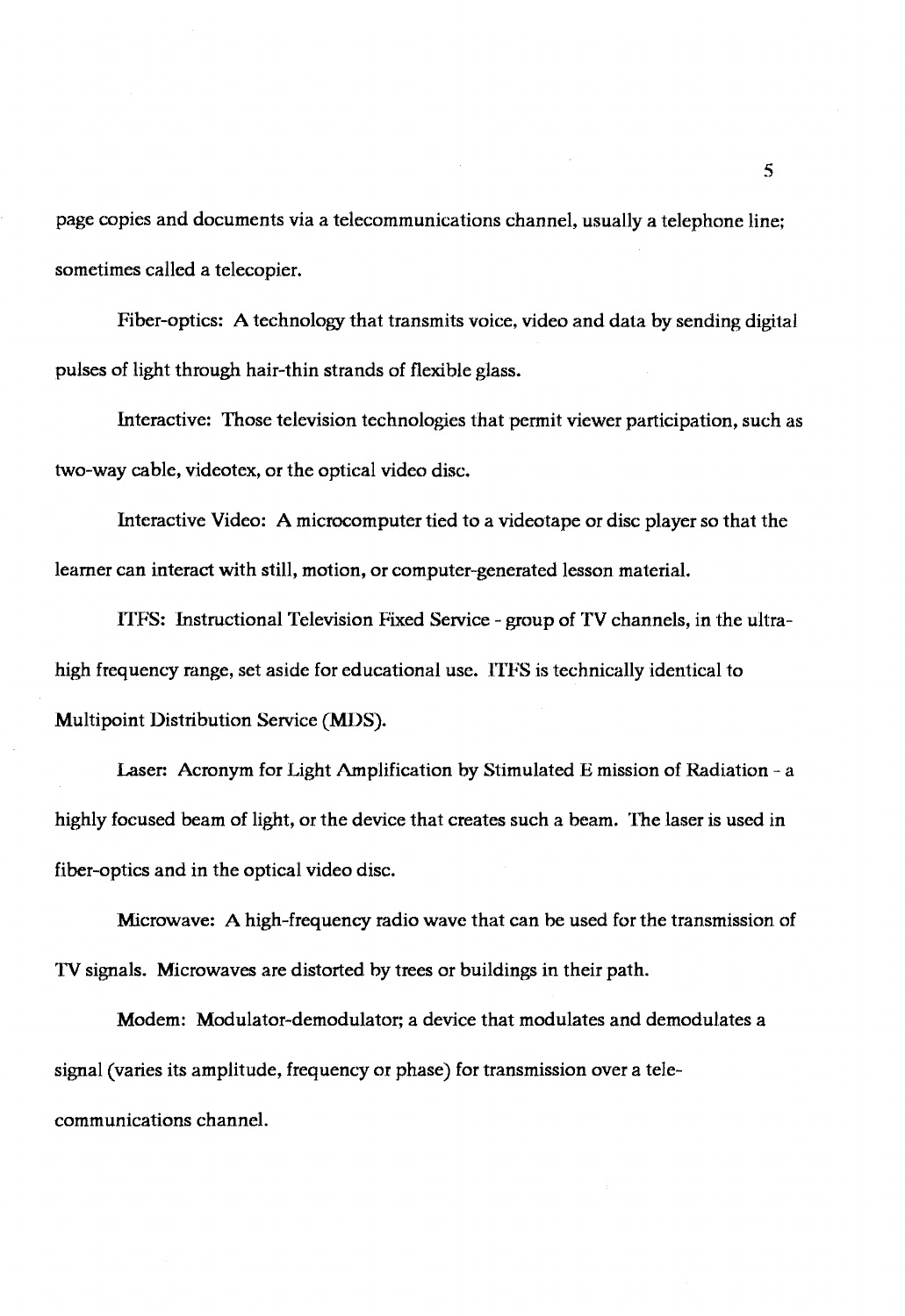Public Access Channels: Channels set aside for noncommercial use by the general public or nonprofit institutions.

Satellite: The space device used to accept and rebroadcast communication signals such as data and television programs. It is also used in the context of describing remote sites that receive and process students.

Switcher: A panel of switches that allows video material to be previewed and selected for creating a television program. A switcher usually incorporates special effects such as dissolves, wipes, inserts, and chrome key.

Two-Way: The capability of the receiver to send information back through the system. This may be as simple as using a keypad for numerical transmission or as complex as two-way color television so that participants can see and talk to each other.

Uplink: An earth station that transmits a signal to a communications satellite.

VCR/VTR (Videocassette or Videotape Recorder): Terms now used interchangeably except by professionals. A VTR can also include reel-to-reel machines.

Videotex (sometimes Videotext): More recently the term is used to encompass a style of communication where a premium is placed on random (usually interactive) access to many pages of information, which usually includes special graphic display techniques.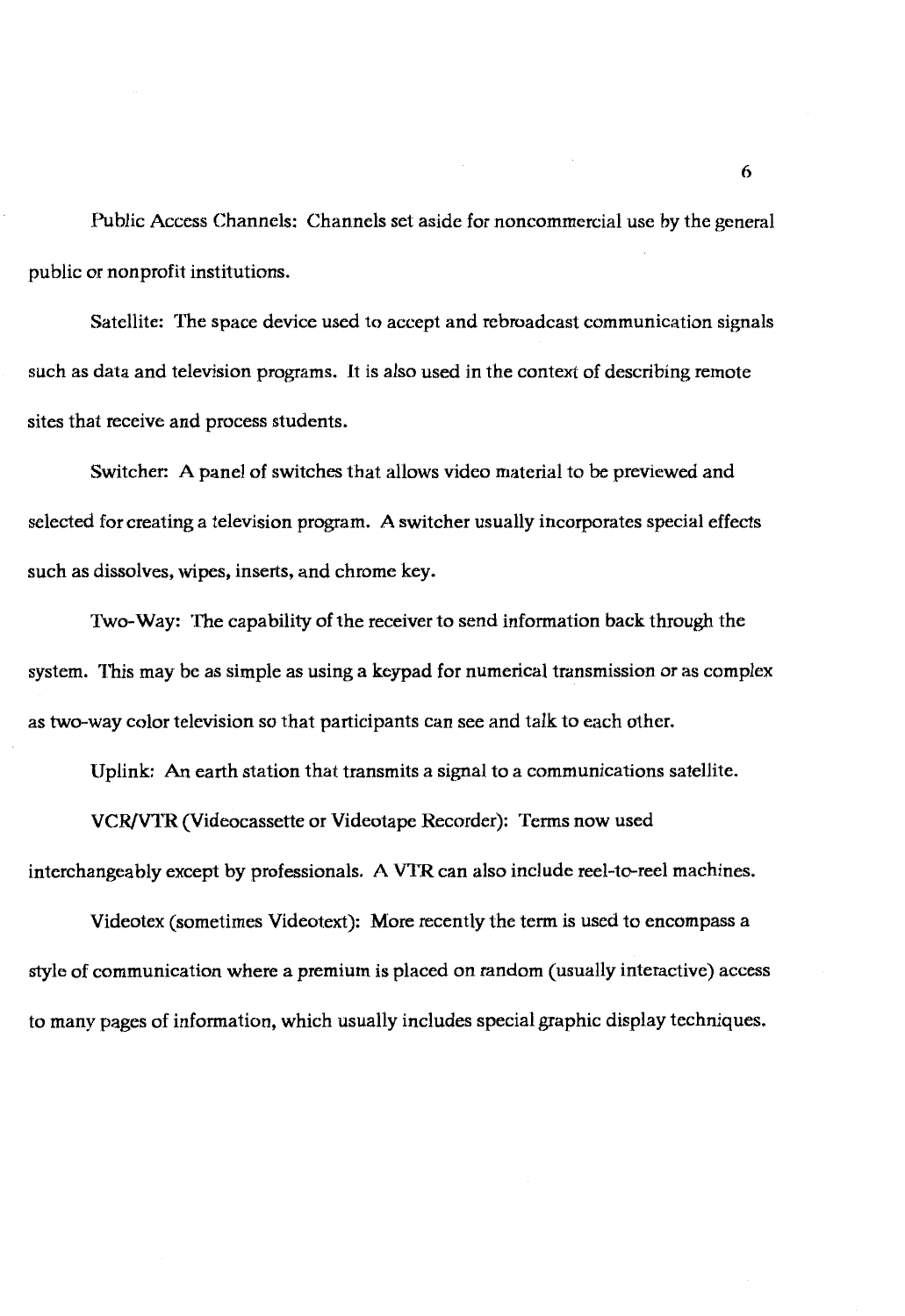# CHAPTER 2

#### LffERATURE **REVIEW**

#### How Distance Education is Delivered

A variety of equipment and support services may be utilized in establishing and maintaining an interactive television network. How these systems affect the educational setting depends on the types of technology used and their design. The technology at distant locations, including computers, video cassette recorders, FAX machines, television monitors and cameras, and the telephone are critically important. The equipment involved can be easily grouped into four categories: audio, video, transmission, and other supplemental equipment and services (Hudspeth & Brey, 1986).

# Audio

The audio component and the ease in operation is critical to the success of a telecommunication network. Microphones and amplification for the instructor and students provide a two-way voice link for the off-site learning center and the on-site classroom. Interaction between the sites and the individual learners is greatly enhanced by the audio component and provides a bridge to close the distance gap between the onsite and off-site learners. Sound recordings can be incorporated to enhance instruction. Audio cassette players and other audio playback equipment can be interfaced within the audio technology component of the telecommunication network (Kearsley, 1986).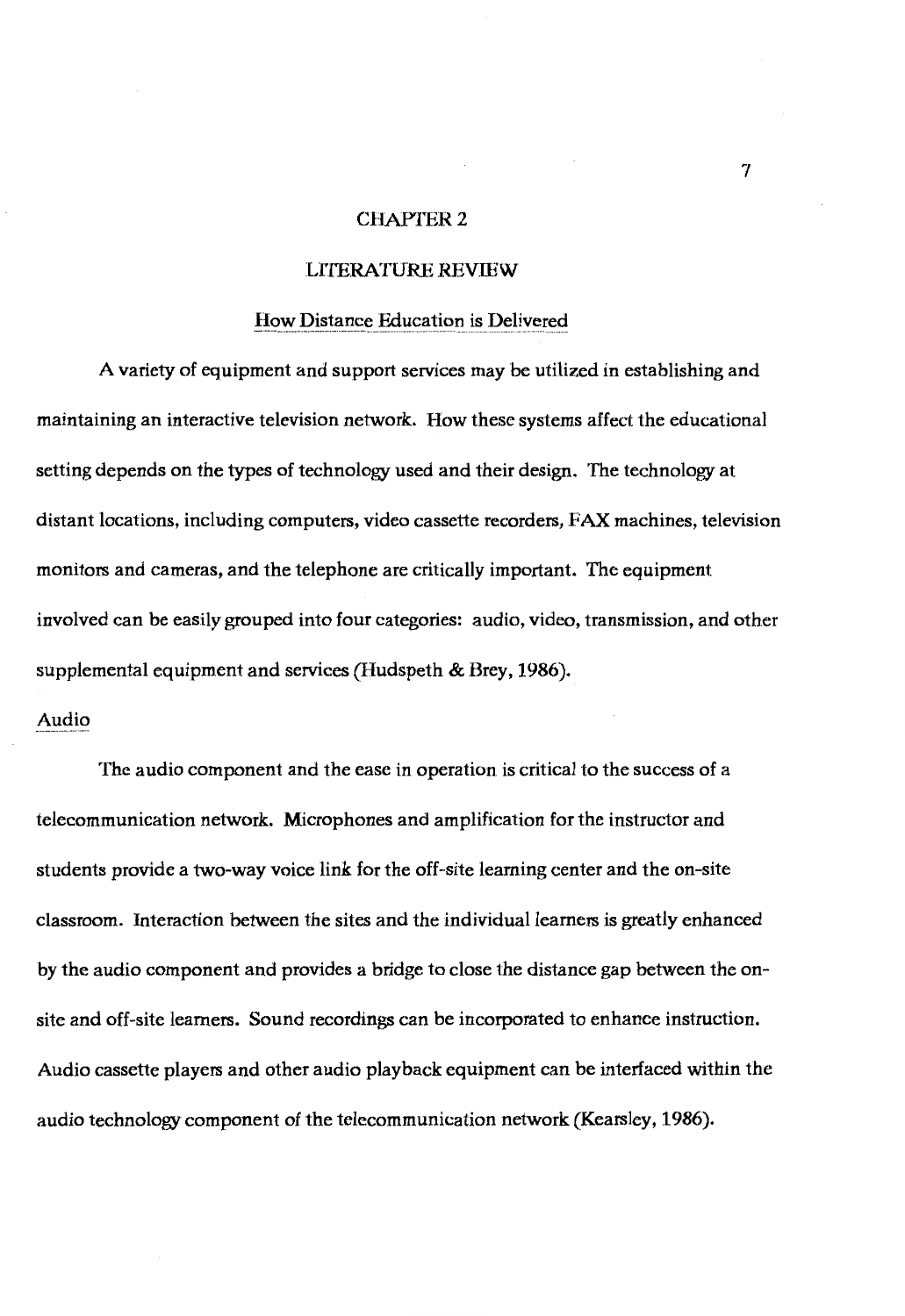Video

The video component includes television monitors, television cameras, video tape playback machines and a classroom camera switcher/control device. Placement of the equipment should be incorporated in the overall facility design of both the origination and off-site classrooms.

Television monitors will enable the instructor to visually view the off-site learners and allow visual interaction between the sites. The monitors will also provide video playback of recordings to enhance the educational experience and allow the learners to view messages of text either written by the instructor (video chalkboard) or placed on the screen by the use of a character generator (computer display) (Kearsley, 1986).

Multiple television cameras need to be directed toward the intended subject to be displayed on the television monitors at any given time. The camera directed toward the instructor should be equipped with a zoom lens to allow a range of desired shots for close-up or full-view display. This camera should also allow for movement of the instructor, so that the style of delivery of instruction is not changed simply by the use of technology. The camera directed toward the learners should also be equipped with a zoom lens to allow for an overall classroom view (all learners), and a close-up view of an individual learner to enhance the interaction and bridge the distance gap. A zoom lensed, stationary camera should be directed to an area the instructor will use for the display of text or any examples of realia that may be needed for instruction (Jacob, 1986).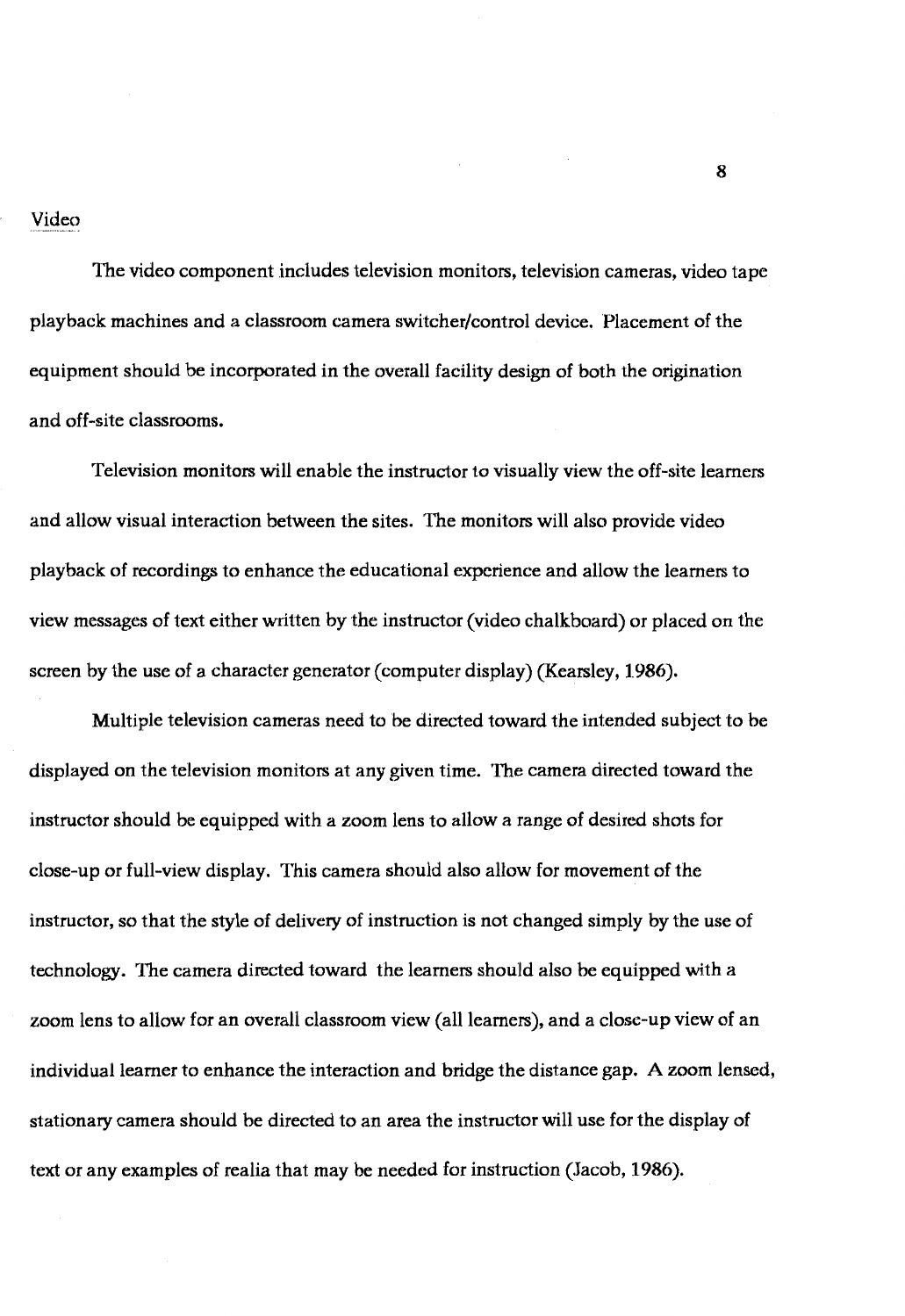Video playback equipment (VCR or laser disk) allows the instructor to bring into the instructional process previously prepared television, film, or slide/tape programs. Control of this equipment needs to be available to the instructor in order to allow the instructor flexibility to interrupt the program for encouragement of discussion and reflection to compliment the outcome of the instructional intent (Dede, 1990).

Camera switchers and control devices allow the instructor to call upon different sites and control the view the learners receive. In some cases a camera operator will facilitate the switching and control for the instructor. This sometimes limits the instructor's flexibility to be spontaneous and detracts from the instructional setting by not allowing the use of technology to become as transparent as possible. The switchers and control devices are compact and becoming easier to operate so intmctors should become more at ease in their use and the natural delivery style of the instructor should not be compromised (Jacob, **1986).** 

#### Transmission Equipment

Transmission equipment play a major role in the delivery of distance education. There are many ways to transmit a signal between points and generally the users are unaware of what transmission system is carrying the signal between the origination and off-site classrooms. A variety of transmission technologies (broadcast, microwave, Instructional Television Fixed Service, satellite and cable) will be interfaced to complete the telecommunications network (Curtis & Biedenbach, 1979).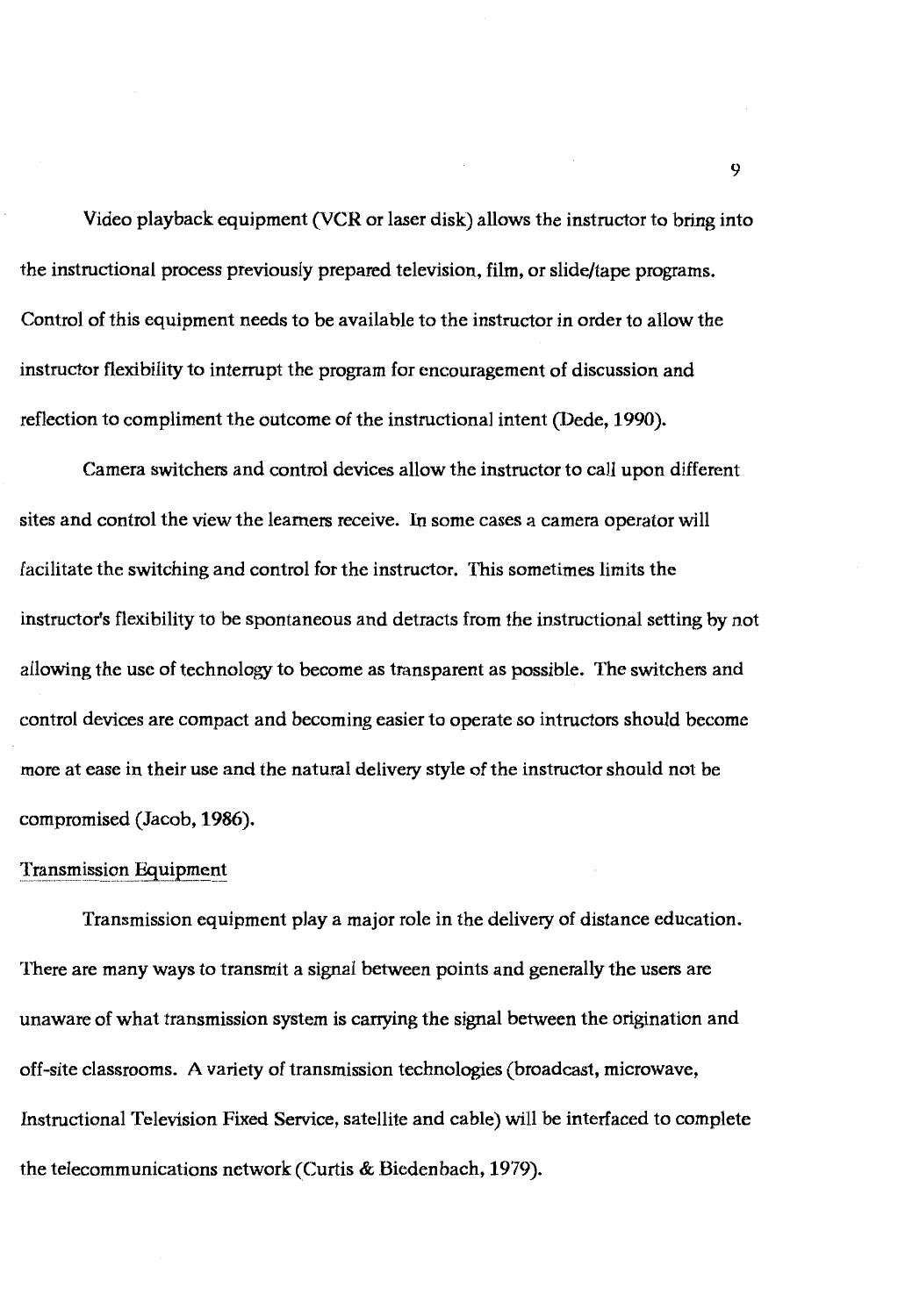Broadcast television signals consist of audio and video channels transmitted from a central point that can be received by anyone within range of the transmitter. The public broadcasting system has begun to offer via satellite various television-based courses produced by colleges and universities on its network service aimed at adult learners. Most educational programming broadcast over television does not allow real time interaction with the television teacher, but interactivity can be designed into live or recorded telecourses in a variety of ways, including the telephone or VCR. Broadcast reception could best be utilized within the telecommunication network by video recording the broadcast to be replayed within the network at a specified time and instructional situation (Curtis & Biedenbach, 1979).

Microwave systems can transmit audio, video and data signals from point to point and require a clear line of sight in a range of 5 to 30 miles. The clear line of sight requirement makes the system sensitive to terrain and buildings. Microwave transmission is not new and is currently being utilized in many situations across Iowa and the nation.

Instructional Television Fixed Service (ITFS) refers to a band of low power broadcast frequencies (20 channels) set aside by the Federal Communications Commission exclusively for the transmission of educational programming. lTFS allows the transmission of video and audio signals via relatively low-cost, low-powered transmission equipment, and can serve many schools over a single broad area of ten miles or more. Due to the system's limited range, optical line of sight is required between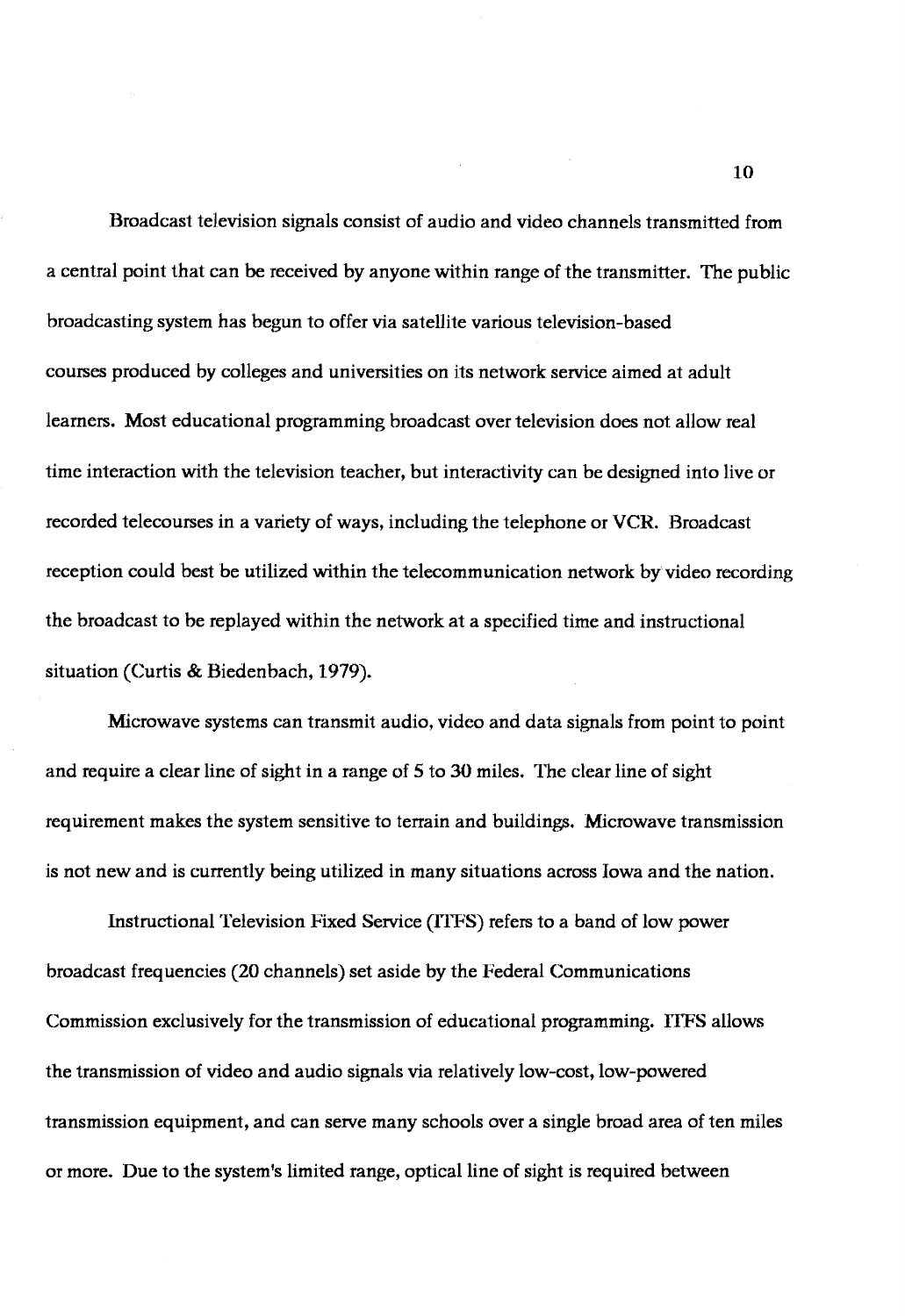transmitter and receivers. ITFS can serve as a stand-alone distance education delivery system by transmitting directly to local schools, but most commonly, ITFS serves as an intermediate link for rebroadcasting a signal to local subscribers of a local cable distribution system. 'This does not allow for the two-way video component necessary for quality instruction. The two way audio component is delivered via the telephone, or by microwave. ITFS is best suited to local applications (range of 10-20 miles); however, the scope and range of an ITFS system can be extended through connection to long distance transmission systems such as fiber-optic cable backbones or satellite (Curtis & Biedenbach, 1979).

Satellite transmission is an increasingly popular means of establishing long distance learning delivery. 'The satellite receives microwave signals from earth at a given frequency from a federally licensed "up link" dish. 'The signal is then transmitted back to earth at a different frequency and received by "down link" dishes. Two way audio and video capability could be accomplished by use of both an up link and down link satellite dish. This type of transmission is generally used regionally with local distribution on microwave point to point, ITFS or cable transmission (Capron, 1976).

Cable transmission offers one of the best technical alternatives for distribution for educational telecommunication. Commercial cable systems have wired virtually every home and building within their local operating area and have provided through public access two-way audio and video links between schools. This type of cable transmission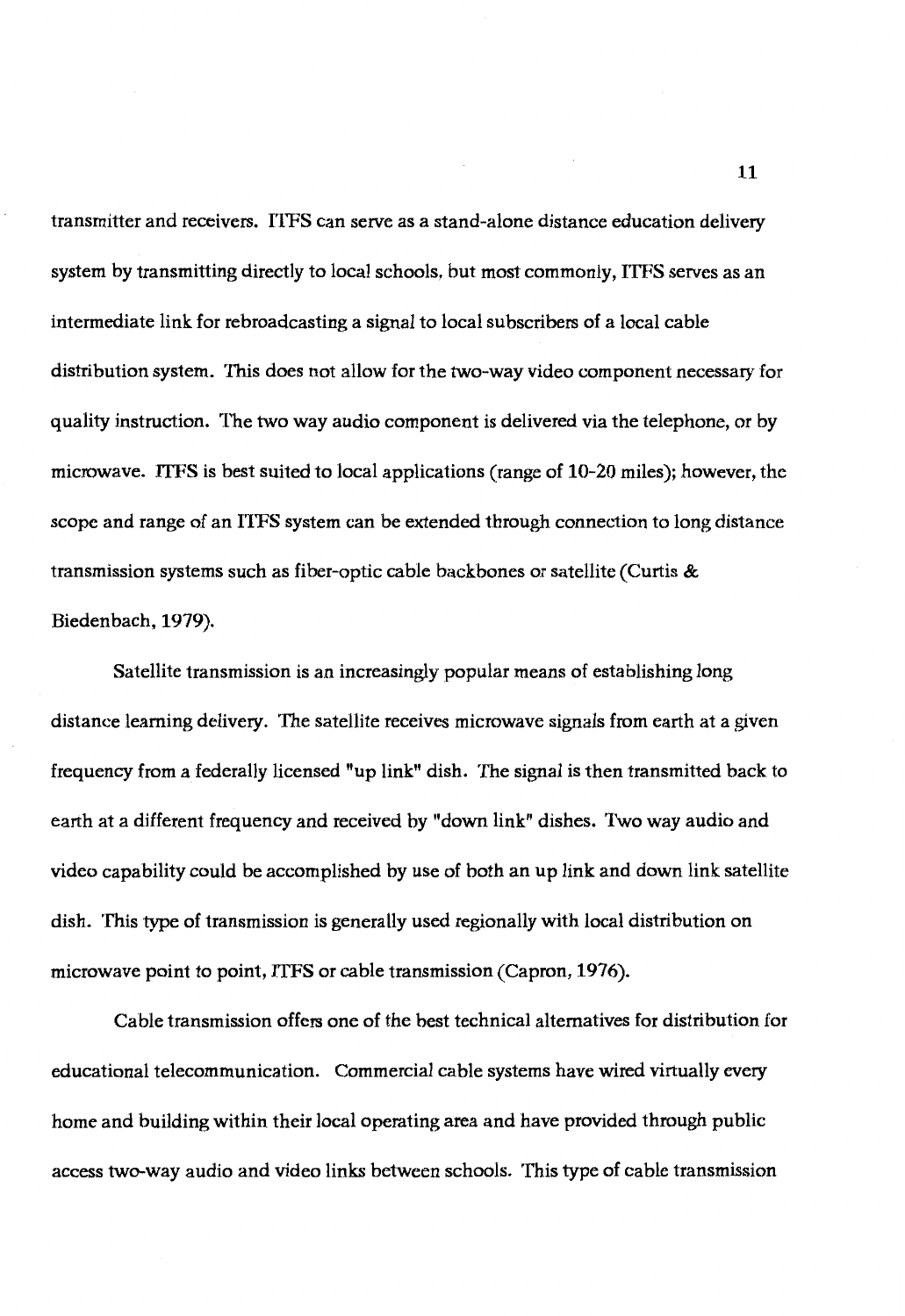system utilizes coaxial ( copper) cable and the quality of the signal reception is quite good over short distances (less than 50 miles) (Capron, 1976).

Fiber-optic cable is a promising alternative to current electronic transmission. Fiber- optic cable is made up of several glass fibers each carrying its own video signal. The analog electronic audio and video signals are digitized and along with digital signals from computer data are converted to light signals and transmitted along the glass fiber by pulses of laser light. Fiber optics offers almost unlimited speed and clarity for reception because the signals are much less susceptible to interference from weather and other electromagnetic "noise" (Carne, 1984).

## Supplemental Equipment and Services

An instructional interactive television network will also utilize existing technology that are grouped into an area of supplemental or equipment and services. These technologies are involved in media production processes (graphics, overhead transparency, film, audio, video), telephone communications (fax machines), computer hardware and software, **CD-ROM,** laser disk, maintenance and test technologies will be called upon for successful operation of the telecommunications network (Keasley, 1986).

Improvements in telecommunication technology provides many options for delivering instruction to distant students and teachers. The capabilities of distance education will expand as telecommunication technologies continue to converge, as audio ,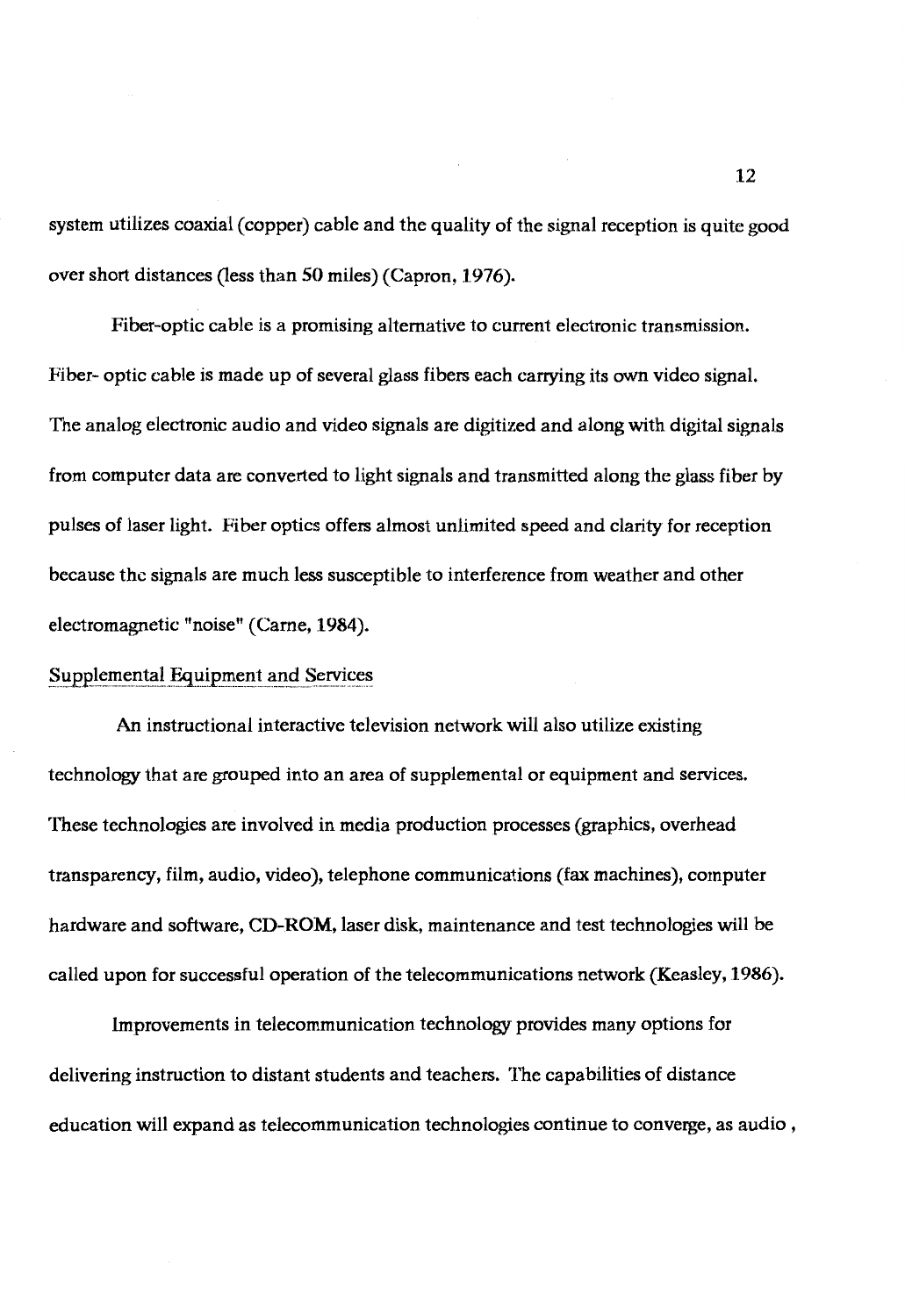video and data become easier to combine, store and use, and as various technologies and networks are linked (Graham & Wedman, **1989).** 

## Policy and Regulation

A major factor in the advance of tele-communications technologies and services is the sometimes confusing regulatory structure in the United States. Regulations and policy regarding computer and telecommunications technologies have been largely promulgated with little consciousness of the needs and concerns of education. To protect rising interest and investment in educational telecommunications, the educational community needs a voice in determining how these policies are defined (White, **1989).** 

Telecommunications policymaking and regulation is spread across several agencies and levels of government. There is no single focus of or direction to telecommunications policy that can help educators identify the problems and opportunities for educational telecommunications (Jacob, **1986).** With the proliferation of new technologies and new competitors, and in the absence of a national standard-setting authority, many interpretations of standards have emerged. Uncertainty about standards and compatibility may complicate schools' hardware and software decisions (Benson & Hirschen, 1987). Governmental policy options serving immediate needs and long-term goals for educational telecommunications should include: (a) to support technical assistance to schools and states planning distance learning efforts, (b) to review and shape Federal and State telecommunications policy to ensure a coherent use of communications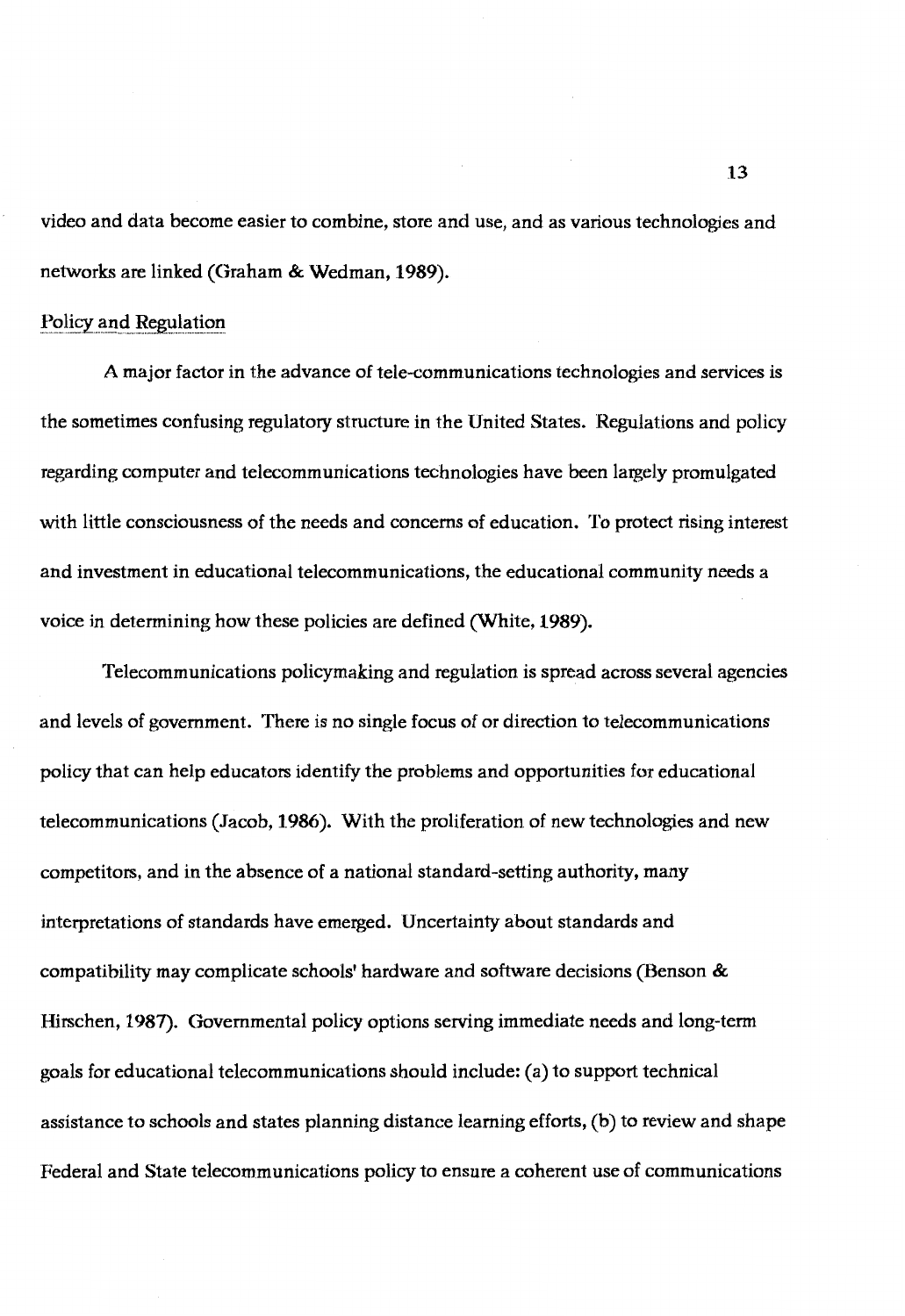technology for education, (c) to support standards and protocols that promote the integration of different technologies and networks (Curtis & Biedenbach, 1979).

The future promises vastly more sophisticated telecommunications systems for education. These systems will generate new and different applications as the technologies advance and as students and teachers learn to use the systems more creatively and effectively (Came, **1984).** Technology has the capacity to do more than aid the exchange of information and ideas. If used properly, it is likely to alter the learning environment. How, when, what, and where we teach will change (Wood & Wylie, 1977).

# Impact on Teachers and Teaching

Although it is the technology that removes barriers and expands opportunities for learning, it is the teacher who teaches. Distance learning has dual impacts on teachers: as a tool for teaching and as a means to upgrade their own professional development (Guthrie-Morse & Julian, 1989).

Teaching over television is a team effort. The instructor must learn to collaborate with other specialists in the use of the technology and design of courses for interactive television. Perceived credibility, communication skills, and an ability to collaborate therefore become criteria for selecting and training television instructors (Hudspeth & Brey, 1986).

> Just as every person in the world is not born to be a teacher, every teacher is not born to be a teleteacher. Being a good teleteacher calls for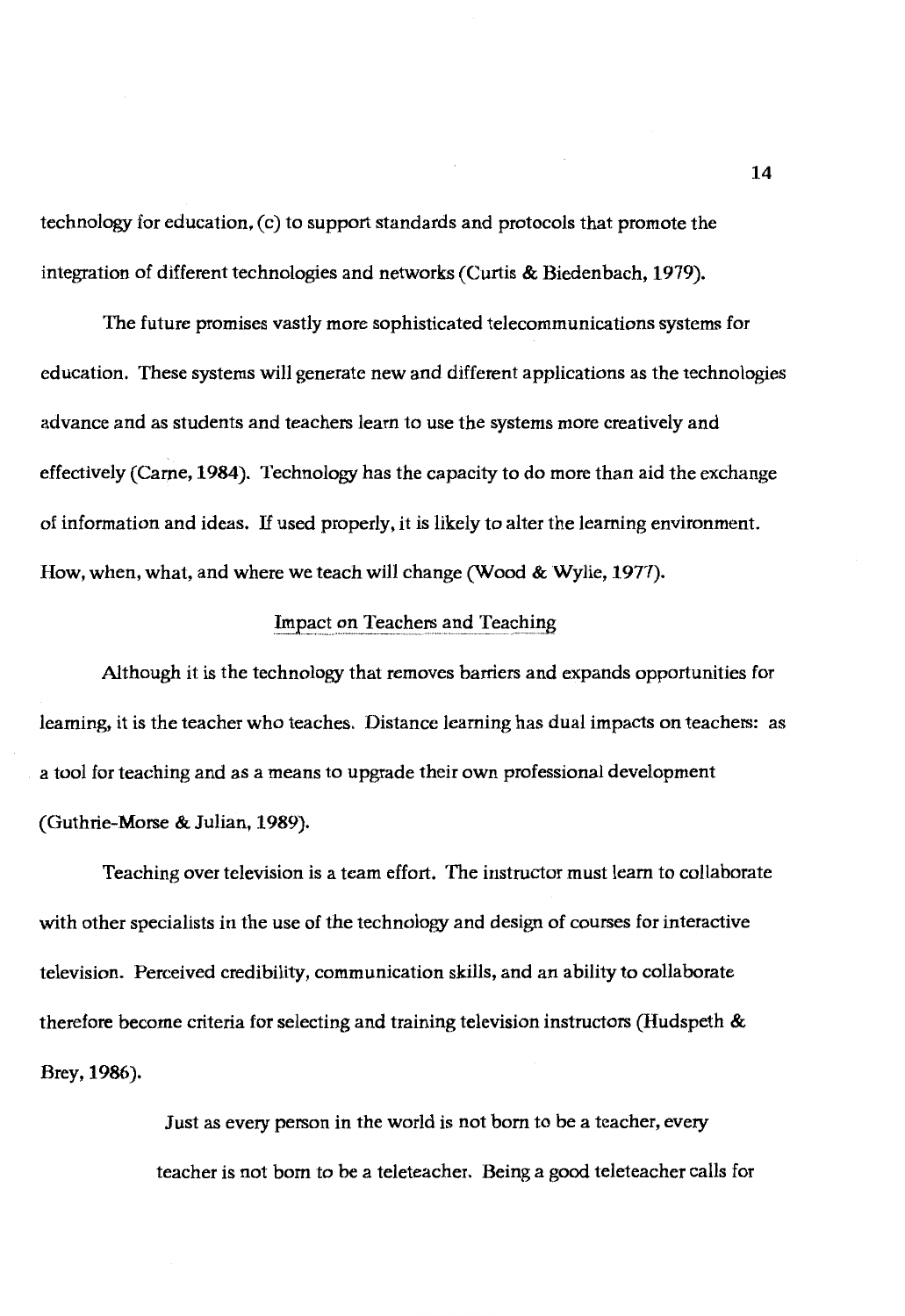all of the understanding, experience, and skills of a live classroom teacher - and lots more. A good voice; pleasing appearance; stage presence; plenty of self confidence; a flair for the dramatic, artistic, creative; being comfortable with the use of the technology; and a willingness to go the extra mile are all vital qualities. Most important is an openness to become comfortable with the new technology and an ability to use its strengths to enhance teaching and learning (Hudspeth & Brey, 1986, p. 46)

The training of teachers for use of distance education should include not only the use of technology to operate the system, but also; (a)the amount of time needed to prepare and teach distance delivered courses, (b)methods to establish and maintain effective communication with distant students, (c)experience of other faculty members, (d) strategies for adding visual components to audio courses, (e)strategies for increasing interaction both among students and between students and faculty, (f)planning and management of organizational details involved in distance delivery , and (g)strategies to encourage group cohesion and student motivation (Wood & Wylie, 1977, p118).

Working with the teacher as a team member for the distance learning network is the off-site classroom facilitator. The facilitator is usually responsible for operating the receiving equipment, monitoring student behavior, evaluating or distributing homework and materials, supervising testing and assisting with educational activities as assigned by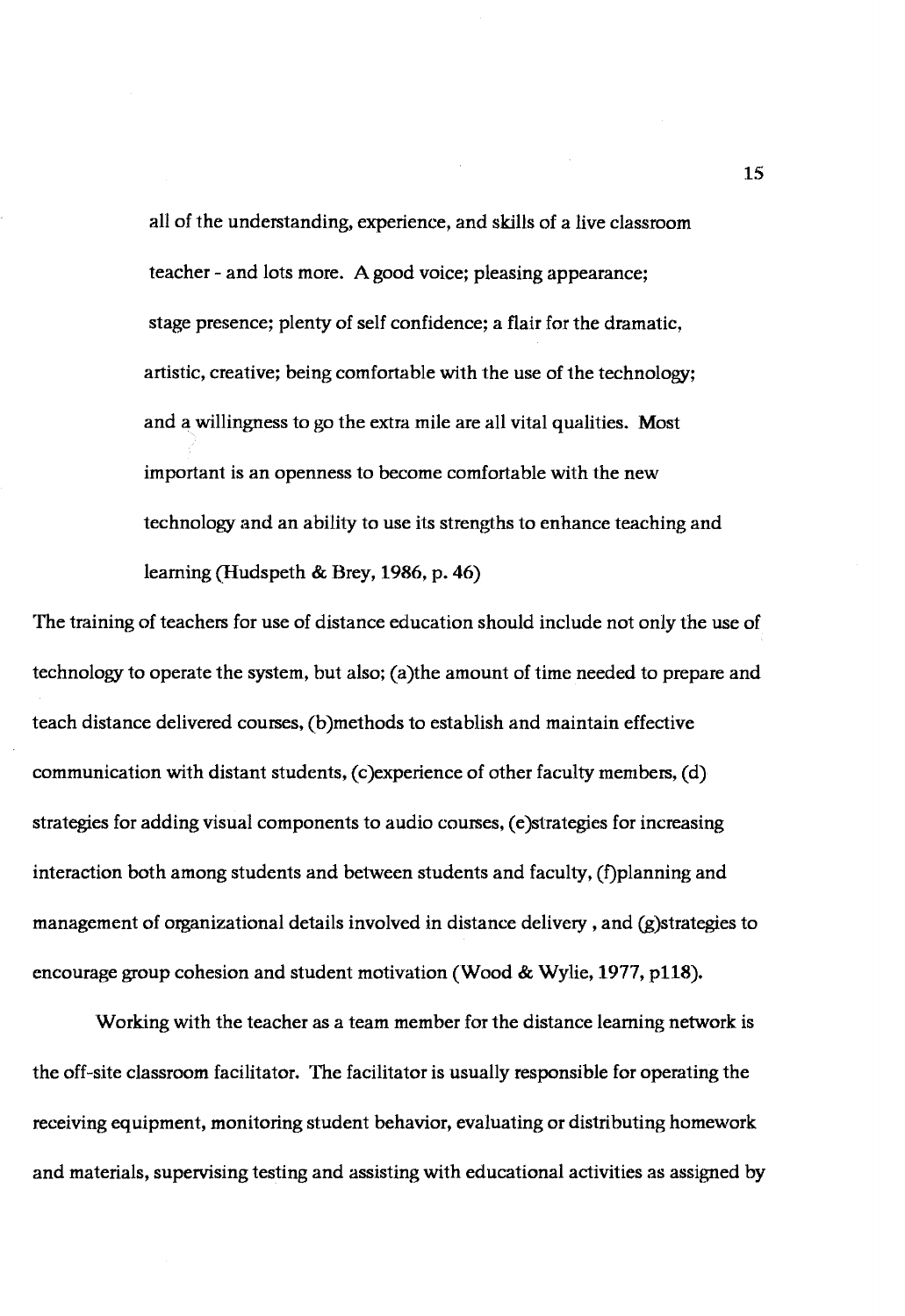the teacher. The facilitator can contibute to the students' learning experience by first having thoroughly discussed with the teacher the goals for the class and the teacher's instructional techniques. For example, facilitators allow off-site students to discuss and explain points to one another during class with the talk-back microphones turned off. This peer tutoring can greatly enhance learning without disrupting the rest of the class at other sites (White, **1989).** 

Whether a course is delivered live or prerecorded, considerable background work and development is done by various specialists before the teacher steps in front of the camera. The team of specialists operate within a management plan for delivery of courses via interactive television. The specialists include the subject matter expert, instructional designer, media specialist, and an evaluation specialist. Often the teacher becomes the subject matter expert and instructional designer. Media needed for the course is produced or selected by the media specialist and evaluation is done by the management area of the telecommunication network. Because materials for distance learning are much more accessible to review, they are scrutinized even more stringently than materials used in the classroom (Hewitt **1982).** 

Material is frequently adapted from courses at other institutions, and six factors can help a faculty member decide whether or not to adapt a given course: (a) fit with the curriculum, (b) appropriate content and level, (c) length, (d) diversity and completeness of media, (e) availability and lifetime, and (f) quality (Daniel & Forsyth, 1979).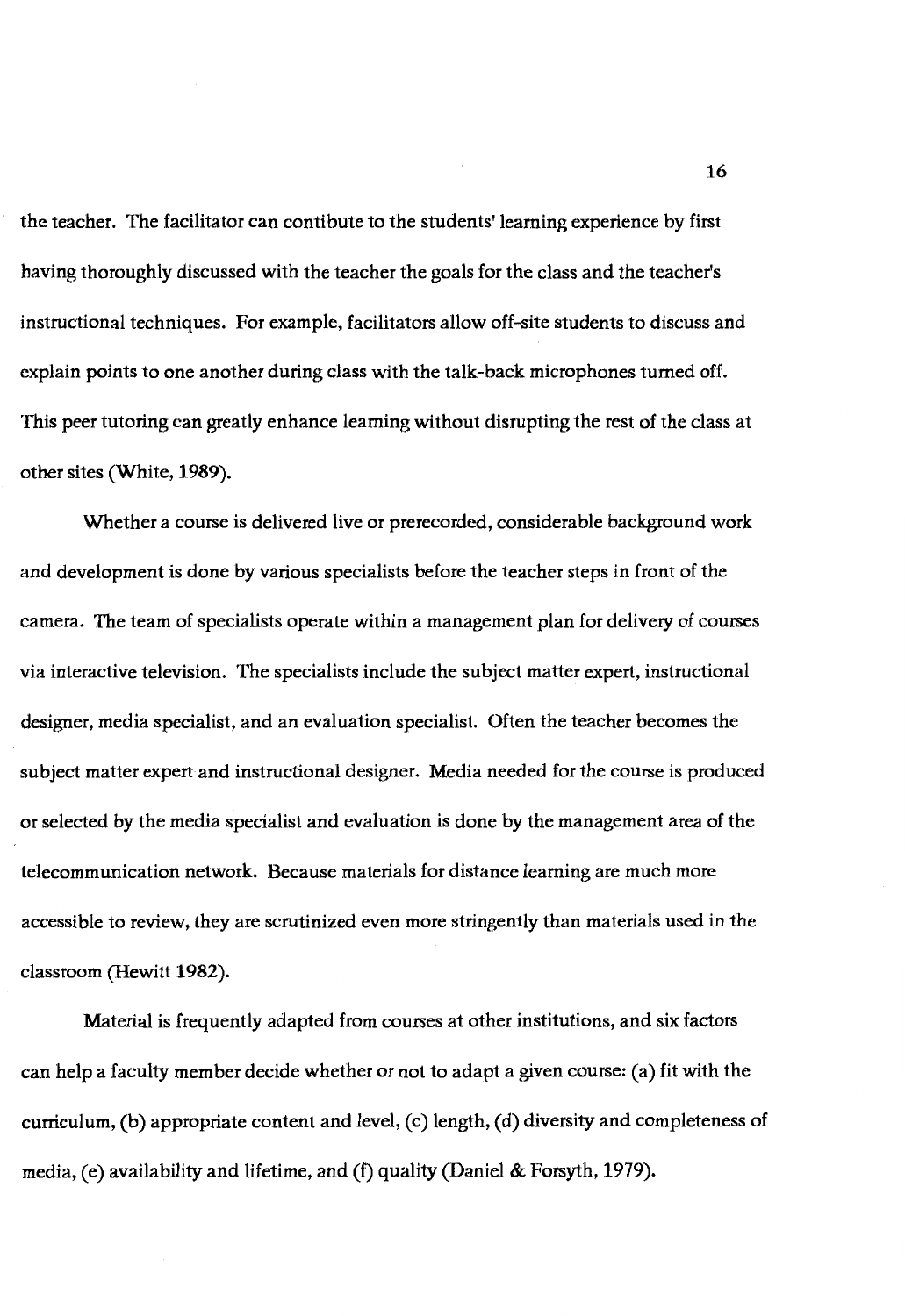Distance education will change the traditional role of the classroom teacher. More emphasis will be placed on the planning aspect of course development, and the collaboration between facilitators, specialists, and management. Distance learning technologies can bring the teaching profession into the 21st century. The very technologies that can bring better resources into the classroom to help students can also improve the quality of the teaching work force (White, 1989).

Teacher quality is a charged term, subject to debate as to what constitutes teaching excellence. 'This much is clear, however: we need to find ways to bring into teaching people who are better prepared, and to maintain and upgrade the skills and knowledge of those already in the classroom (Keen, l **986).** To improve teaching via technology, enthusiasm and excitement for technology must be matched with careful attention to three critical factors: involving teachers in the planning and implementation process, accounting for how teaching with technology can change the nature of teaching and the teacher's role, and educating teachers to take advantage of these teaching tools (Tressell, 1975).

Distance learning, like most technological solutions, may instill initial skepticism and apprehension among teachers. Like the introduction of computers, some of this apprehension subsides once the technology becomes demystified. When teachers develop experience and an understanding of how to complement their own teaching, their out look changes (Dede, 1990). Teachers are aware that some schools may try to take educational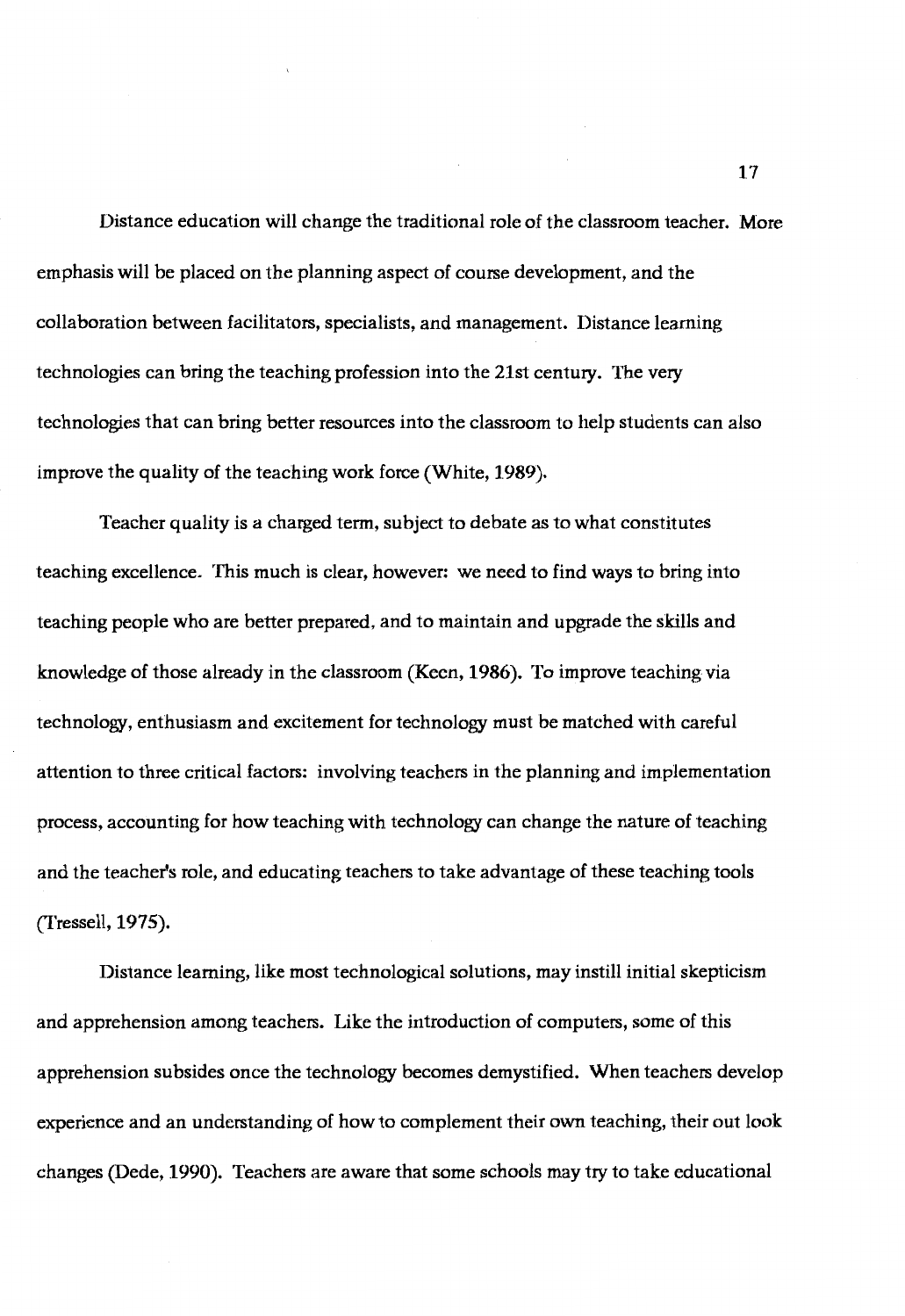shortcuts by buying into distance learning as a way of reducing staff. Teachers also worry about the quality of instruction students will receive if distance learning systems are not well planned (Jacob, **1986). A** realistic concern among teachers is that the responsibilities of distance learning will be added on to their regular teaching, with no allowance for the demands on scheduling, prep time and work load (Jacob, 1986).

Some districts that have not involved teachers in total system planning have experienced labor-management difficulties. Unions representing teachers want to ensure that teacher employment and responsibility levels do not decrease after the implementation of a distance learning network (Feasley, 1983). When teachers are involved in the development of distance learning systems they have been able to shape the systems to assure appropriate and high quality instruction and to help planners consider a broader range of services for the entire school community (Carne, 1984). There has been little research on the issue of how distance learning can affect staffing, or how new or desirable teaching models can be utilized, but alternative staffing arrangements and flexibility in collective bargaining issues can be negotiated (Feasley, 1983).

Technologies for learning at a distance will clearly affect the teaching force of tomorrow. Some will teach through these systems, others will use them to add resources to their classrooms, and many will receive professional education and training over them (White, 1989).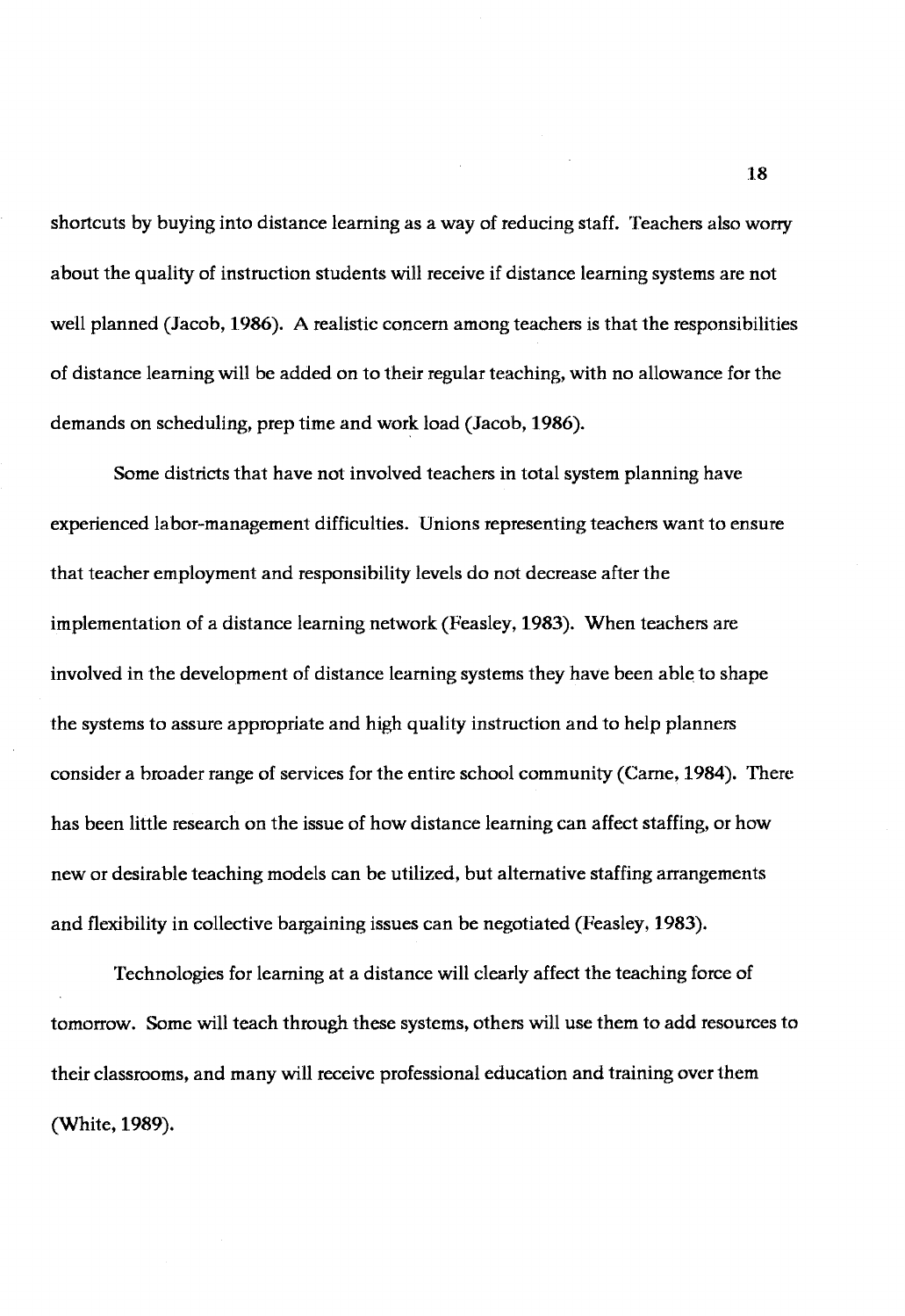#### Who Benefits from Distance Education

All societies have problems that they believe can be resolved or ameliorated by education or training: (a) shortage of instructional materials and personnel; (b) the inability to cope with a rapidly expanding population; (c) the inadequate provision for education of certain groups, such as the physically handicapped, prisoners, ethinic and racial minorities,housewives, senior citizens and rural residents; (d) generally inadequate social services; (e)shortages of certain skilled manpower; (f) the demand for retraining because of new technologies or other changes; and (g) an increased need for citizens' participation in community life (Neil, **1981).** Societal and technological changes and innovations have given educators a way to satisfy the demand for leaming while reducing the strains on human, monetary and institutional resources. The link between technological developments and sociocultural trends is seen clearly in the automation area, automation in the factory, the office, the home, and in the classroom. Distance education and educational telecommunications are part of the automation trend in educational responses for the great demand for accessibility. Educators can now focus on the educational needs and wants of potential and current students in a broad populace that begins in the **K-12** arena and continues throughout a student's life. Continuing education, professional development, degree work, and specific resource needs of the educational community have spurred the growth and development of distance education (Evans & Nation, **1989).**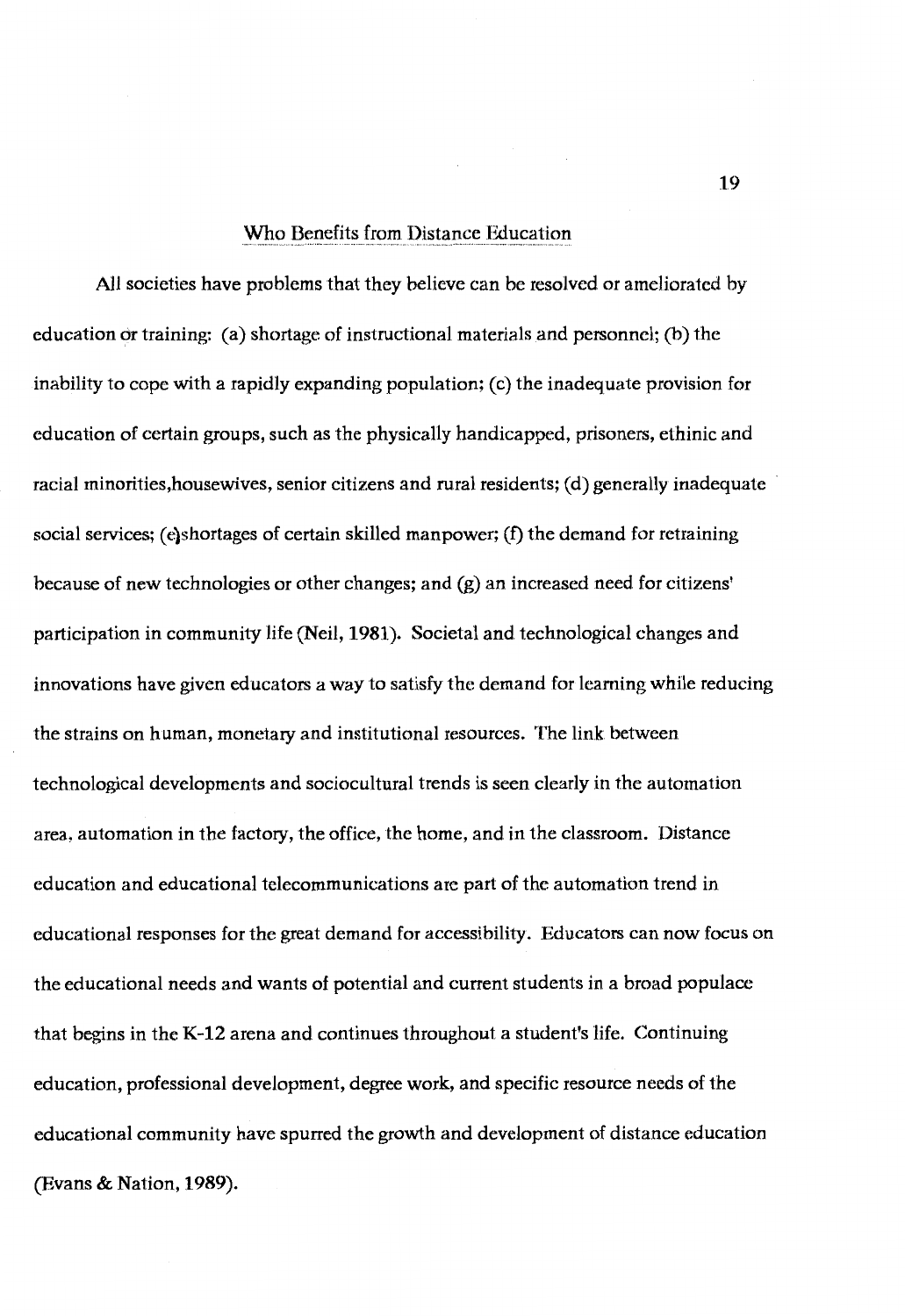The impetus for K-12 distance learning has come primarily from rural areas. (White, **1989).** Shifting economic and demographic patterns have left small rural schools with declining student populations and limited financial instructional resources. Solutions such as school consolidations and student/teacher transportation have often beem stretched to geographic limits; these approaches are also disruptive and politically unpopular. These small school districts have always had problems in hiring and retraining qualified teachers in critical need fields such as special education, mathematics, and the sciences. Distance education helps to alleviate the staffing shortages in these areas while allowing to expand curricular choices to the students and eliminating transportation cost (White, l **989).** 

Large urban districts are facing problems in hiring qualified staff in addition to problems in parental involvement, cultural relations, staff development, and training. These larger districts are looking toward distance learning networks to share resources between school buildings, increase curricular offerings, and provide an inservice communication network for a very large staff (Tressell, 1975).

Changes in technology have affected educational demands for workforce retraining and personal growth and development among adult learners. Most of these individuals must learn from a distance because of ongoing obligations, physical handicaps, or they live in geographically isolated areas that prevent regular classroom attendance (Peasley, 1983). Life long learning and learning on demand are becoming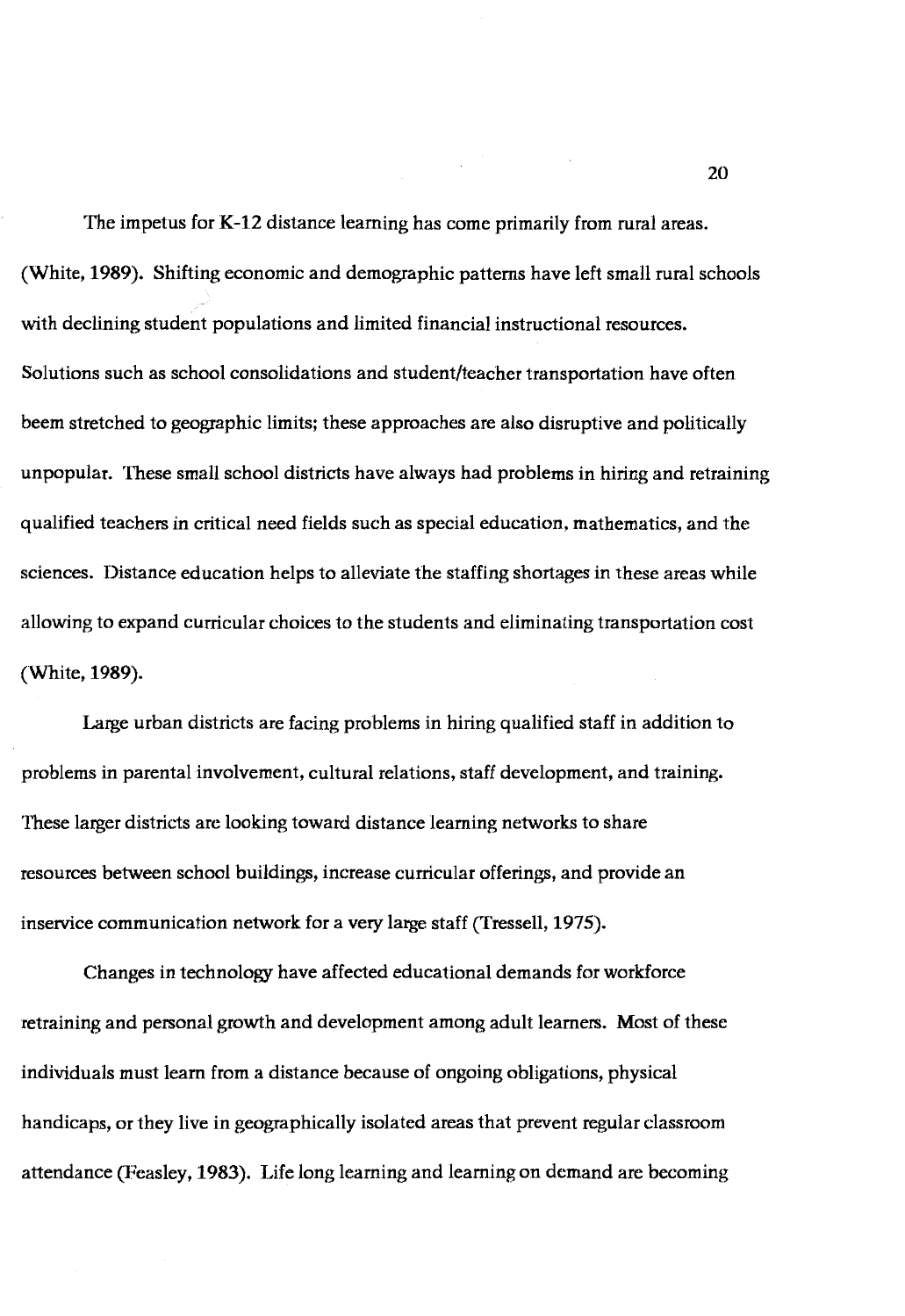possible by the use of distance education technologies and the further use of video taped lessons. Potential adult learners are trying to satisfy any of five distinctive needs: (a) help in understanding the changes in one's own body and behavior produced by maturation and aging, (b) help in understanding the rapid technological and cultural changes of comtemporary society, (c) skills for coping with the personal consequences of technological and sociocultural change, ( d) new vocational skills required for a career change or pursuit of other new goals, and (e) guidance in finding meaningful and satisfying retirement roles (Schaie & Parr, **1981** ).

 $\label{eq:2.1} \frac{1}{\sqrt{2\pi}}\frac{1}{\sqrt{2\pi}}\int_{0}^{\infty}\frac{1}{\sqrt{2\pi}}\left(\frac{1}{\sqrt{2\pi}}\int_{0}^{\infty}\frac{1}{\sqrt{2\pi}}\left(\frac{1}{\sqrt{2\pi}}\int_{0}^{\infty}\frac{1}{\sqrt{2\pi}}\right)\frac{1}{\sqrt{2\pi}}\right)\frac{1}{\sqrt{2\pi}}\frac{1}{\sqrt{2\pi}}\int_{0}^{\infty}\frac{1}{\sqrt{2\pi}}\frac{1}{\sqrt{2\pi}}\frac{1}{\sqrt{2\pi}}\frac{1}{\sqrt{2\pi$ 

Colleges, universities, and institutions of higher education have been involved in correspondence and extension programs for a long time. Distance learning can provide direct access to the institutions within the framework of live or recorded instruction utilizing the same network available to the **K-12** or community-based instructional sites (Keen, **1986).** 

One of the most significant implications of distance learning is that it could move education and training into more of a consumer environment. Distance learning networks are more often planned and managed by partnerships of academic and non-academic specialists. These considerable collaborations arise because planning and producing course materials for distance learning are more lengthy and the course expectations and goals are more clearly defined.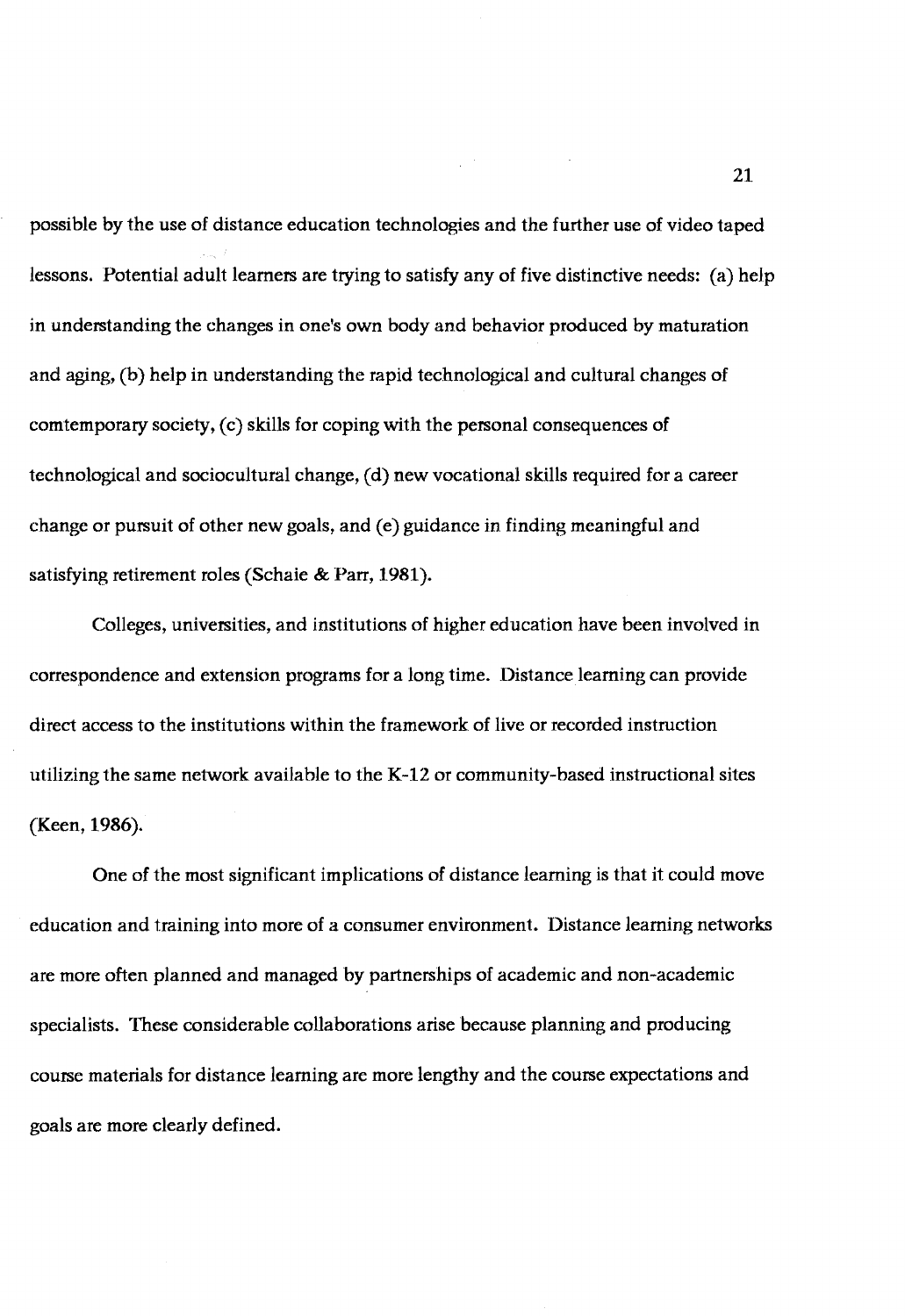Consumers of education will have more choices and higher quality courses available, and they will benefit from the reduced difference between fonnal and infonnal experiences (fressell, 1975).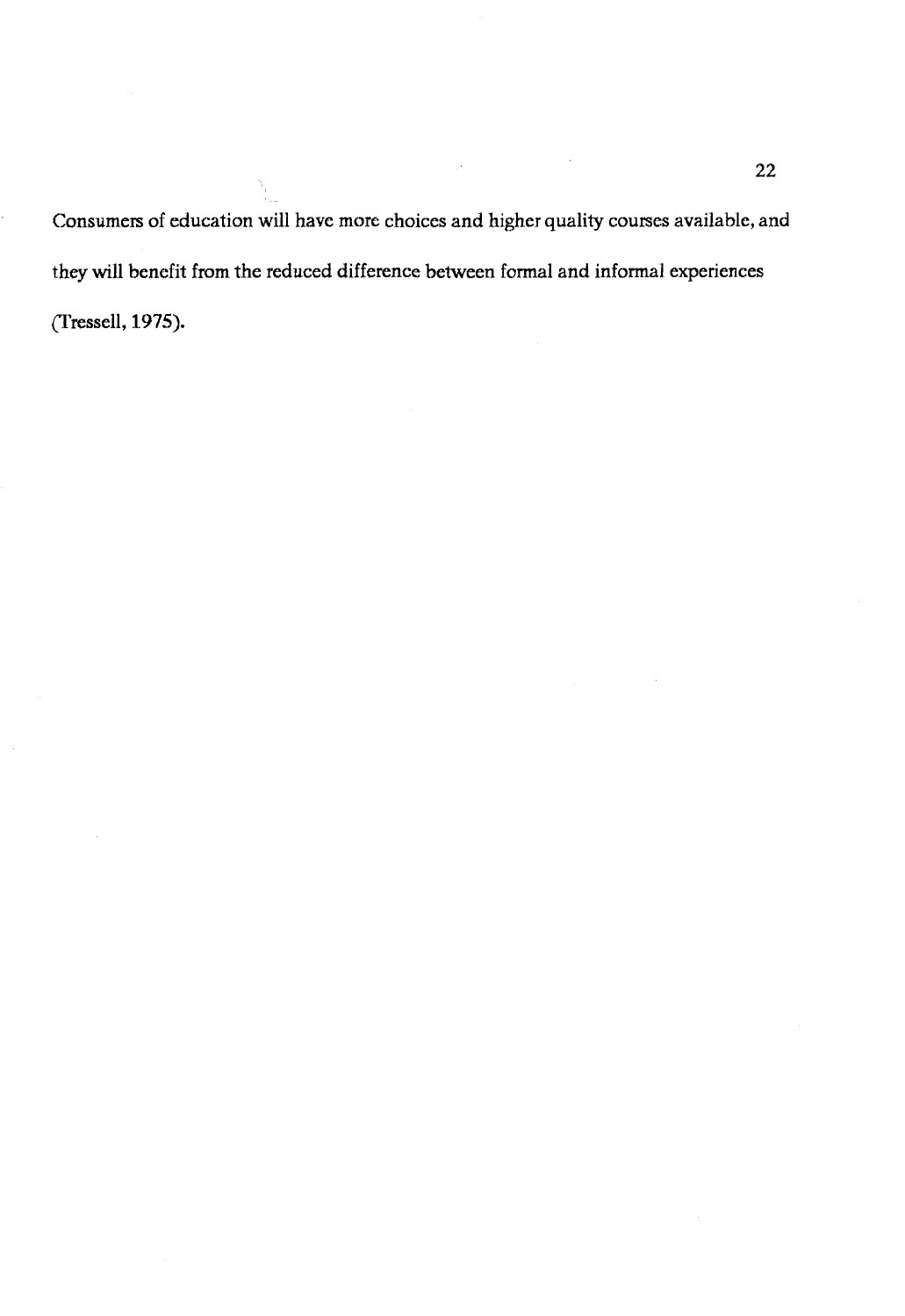## **CHAPTER 3**

## **CONCLUSIONS**

The potential to serve the increasingly growing numbers of students exists only within context of distance education technology. The need and numbers are real. The capability of the technology and its special ability to link groups is creating many educational and commercial activities. Whether distance learning works equally well for all students has yet to be determined, but through study, revision, and easier accessibility the ability of educators to meet demands is greatly enhanced through distance technology. The number of distance learning projects operating or planned has grown from only a handful to virtually every state of the United States. States are also beginning to look beyond their borders to share resources and respond to national programs (Evans & Nation, **1989).** 

The future of small and rural school districts will be intimately tied to the availability of appropriate and affordable distance learning technologies (Tressell, 1975). The important spur for the growth of distance education in K-12 applications, however, has been the needs of the education community itself (Evans & Nation, **1989).** In addition to students' needs, educators recognize the role of distance learning technologies for staff development programs and inservice training. The time, effort, and expense of travel often limit opportunities for professional interaction (Kearsley, **1986).** Parallel needs of business, government, and education create an opportunity to share costs. Even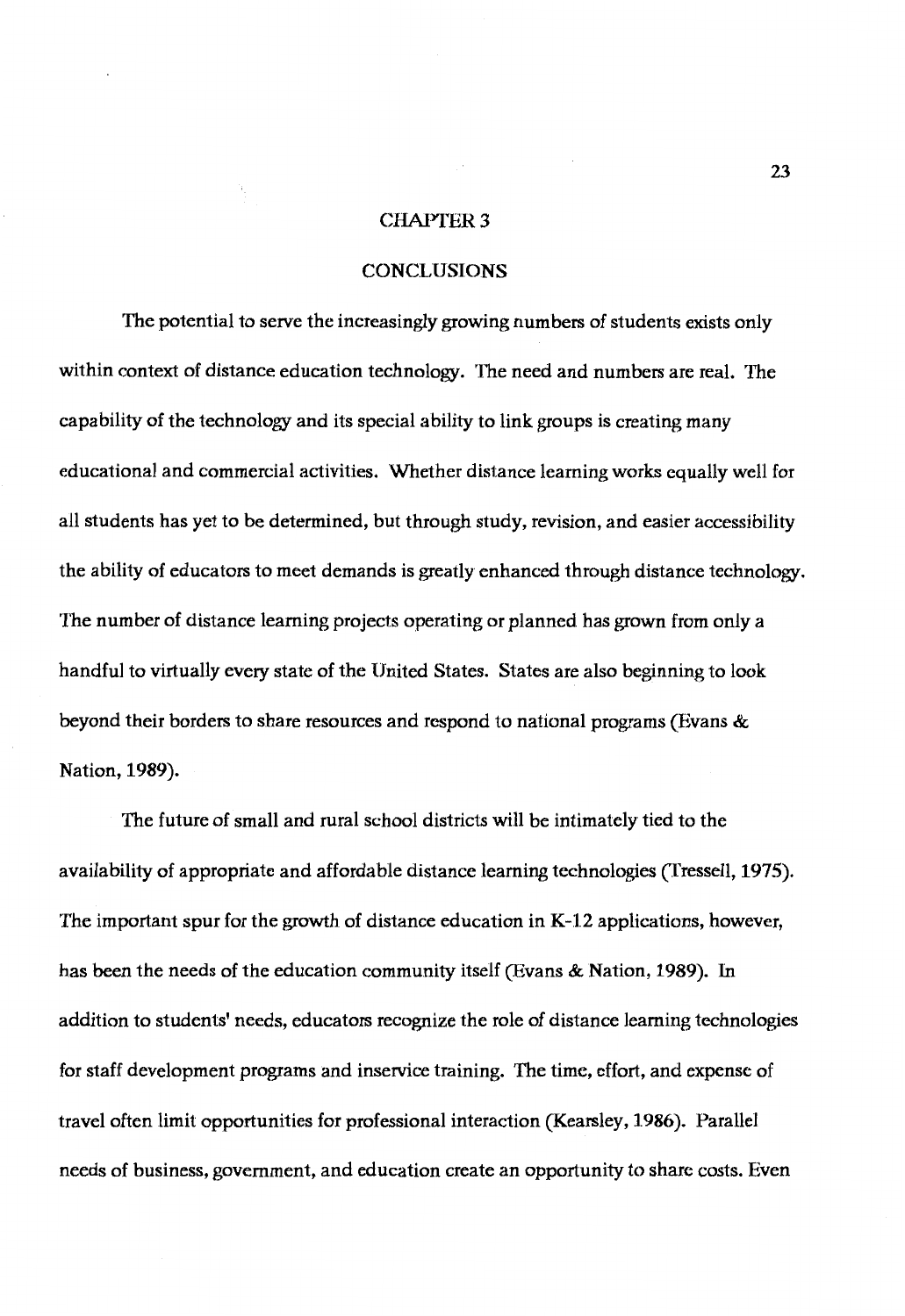more importantly, this paralleling of needs has stimulated an active marketplace for hardware and services that has brought industry and the private sector to the door of the education community (Feasley, **1983).** The educational desire for technology resources comes at an opportune time. Educational requirements for infrastructure coincide with a growing demand for telecommunications capability and services coming from all sectors of society (fressell, 1975).

The implementation and operation of comprehensive educational telecommunications network is no small undertaking. The acquisition cost of the system is only one component of recurring and often escalating annual operational costs. The technological linkage between sites, whether coaxial cable, microwave, or fiber optics, is a substantial annual cost. The cost of annual maintenance contracts is significant (Guthrie-Morse & Julian, 1989). Although start-up costs are high, the savings realized from the reduction in transportation costs, human resource costs, and instructional support costs, will eventually balance out those costs. Distance education will become much more prevalent in the future because society will place a higher value on reducing students' time away from home and on needless use of gasoline for transportation (Feasley, 1983).

The implications for long distance learning extend well beyond the parameters of what has been accomplished to date. While the needs of elementary and secondary schools are a major focus of the telecommunication technologies, long distance learning is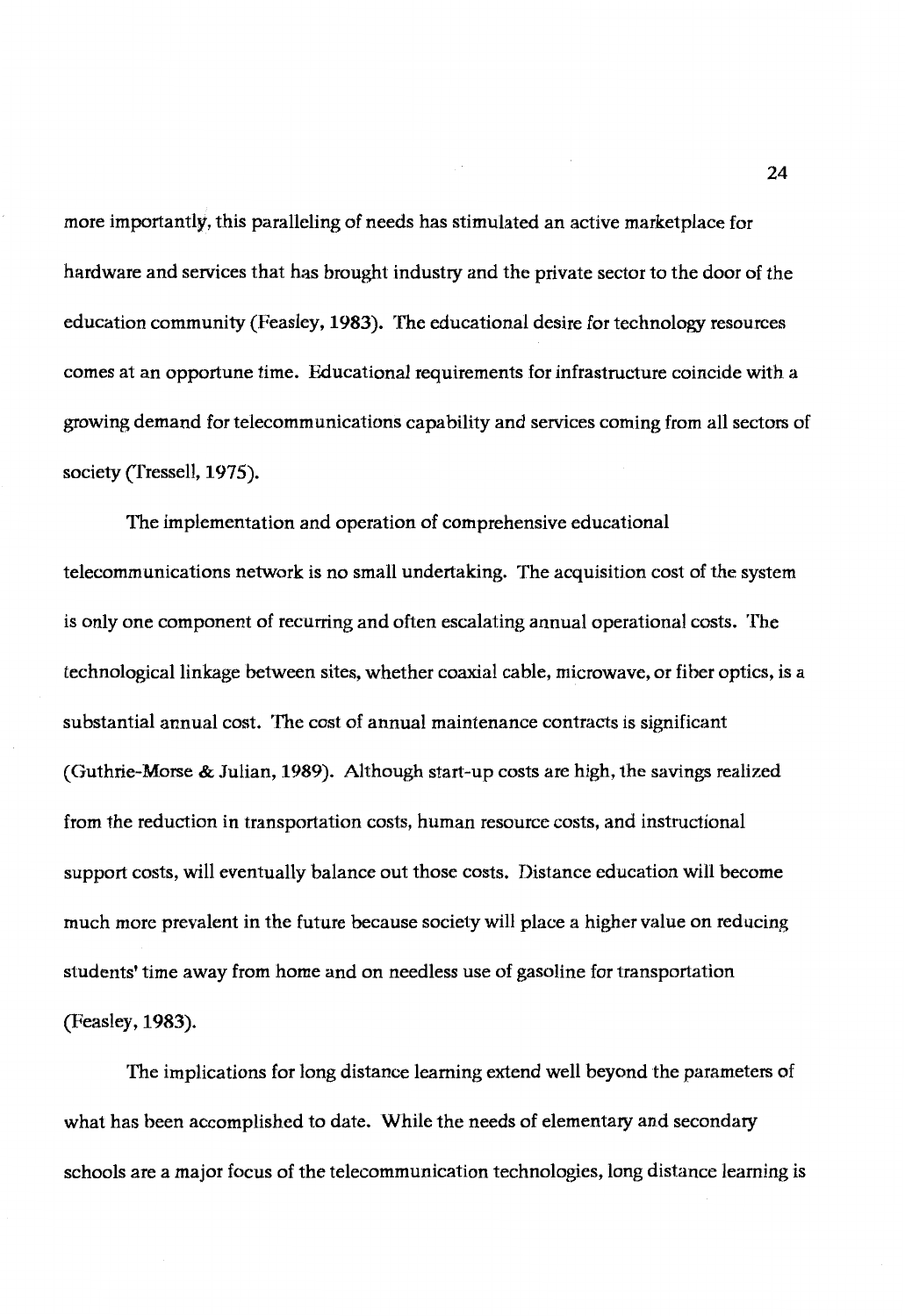also capable of providing equitable learning opportunities for all citizens. Technology has created possibilities for learning that have no boundaries (Benson & Hirschen 1987).

'Ibe 21st century user-friendly telecommunications technology holds much promise for academic and non-academic organizations. It provides quality control of instructional delivery and enhances the ability to offer a wide variety of course offerings, which might otherwise prove prohibitively expensive. Although telecommunication technology is not a panacea, it is an effective and efficient delivery system that can advance educational goals and objectives (Guthrie-Morse & Julian, **1989).**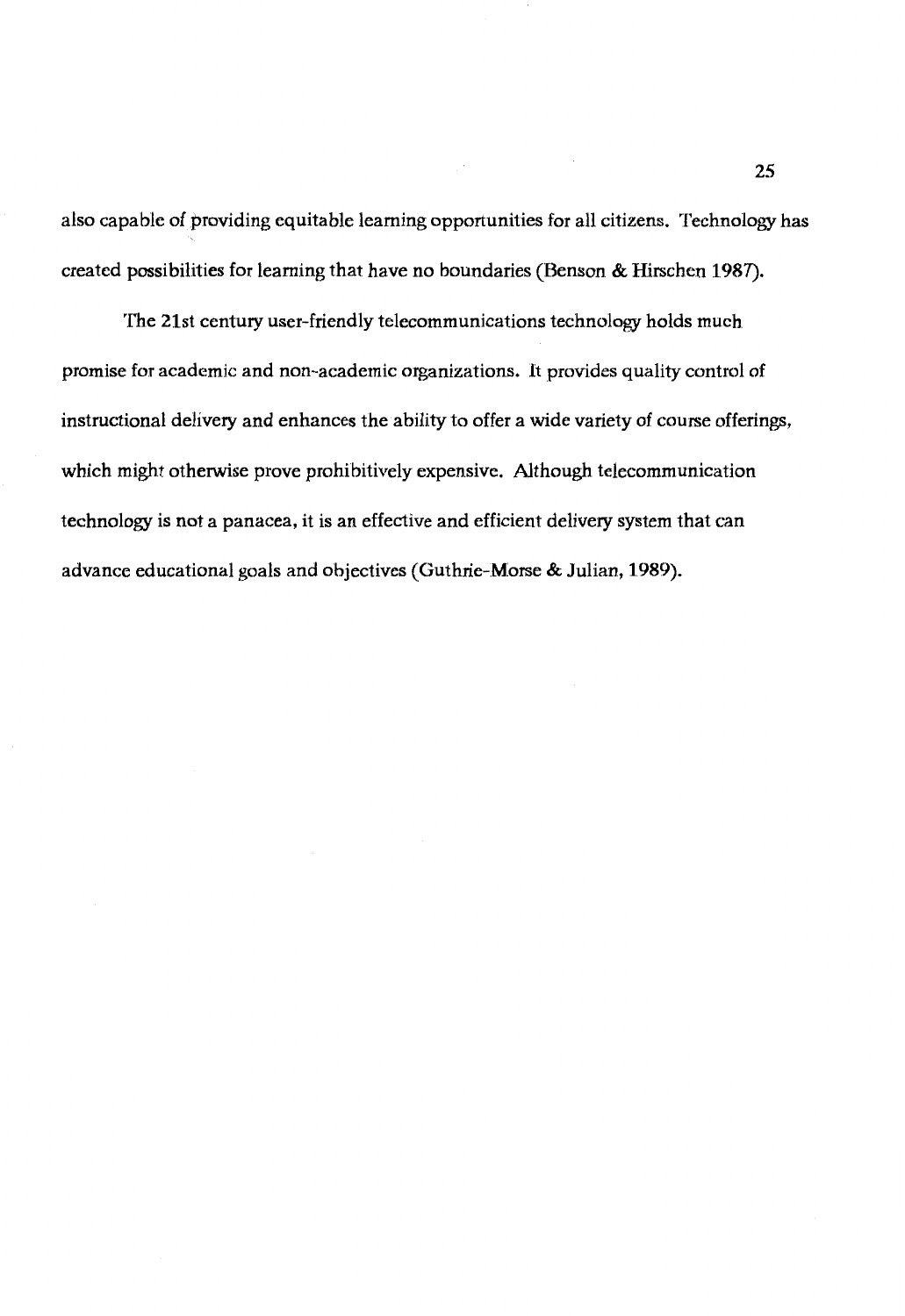#### BIBLIOGRAPHY

- Benson, G. **M,.** & Hirschen, **W. (1987).** Long-distance learning: New windows for technology. Principal,\_~?., **18-20.**
- Brand, S. (1988). The media lab: Inventing the future at MIT. New York: Penquin Books.
- Capron, W. M. (1976). The use of satellites for educational television in developing countries; report on the Munichmationales. Cambridge, MA: Hatvard University.

Carne, E. B. (1984). Modern telecommunication. New York: Plenum Press.

- Curtis, J. A., & Biedenbach, J. M. (1979). Educational telecommunications delivery systems. Washington, DC: American Society for Engineering Education.
- Daniel, J. S., & Forsythe, K. (1989). Experience with using courses from other institutions. Keynes, England: British Open University.
- Dede, C. J. (1990). The evolution of distance learning: Technology-mediated interactive learning. Journal of Research on Computing in Education, 22, 247-264.
- Evans, T., & Nation, D. (1989). Critical reflections on\_distance learning. New York: Falrner Press.
- Feasley, C. E. (1983). Serving learners at a distance: A guide to program practices, (Higher education research report **No.** 5). Washington, DC: Association for the study of higher education.
- Graham, **S. W.,** & Wedman, J. F. **(1989).** Enhancing the appeal of teletraining. Journal of Instructional Pyschology, 16, 183-191.
- Guthrie-Morse, B. ,& Julian, C. A. (1989). Telecommunications: The small college's tool for effectiveness. Community, Technical, and Justice College Journal, 60, 42-45.
- Hewitt, L. M. (1982). A Telecourse Sourcebook for the 80s. Fountain Valley, CA: Coast Community College.
- Hudspeth, D.R., & Brey, R.G. (1986). Instructional telecommunications: Principles and applications. New York: Praeger Publishers.